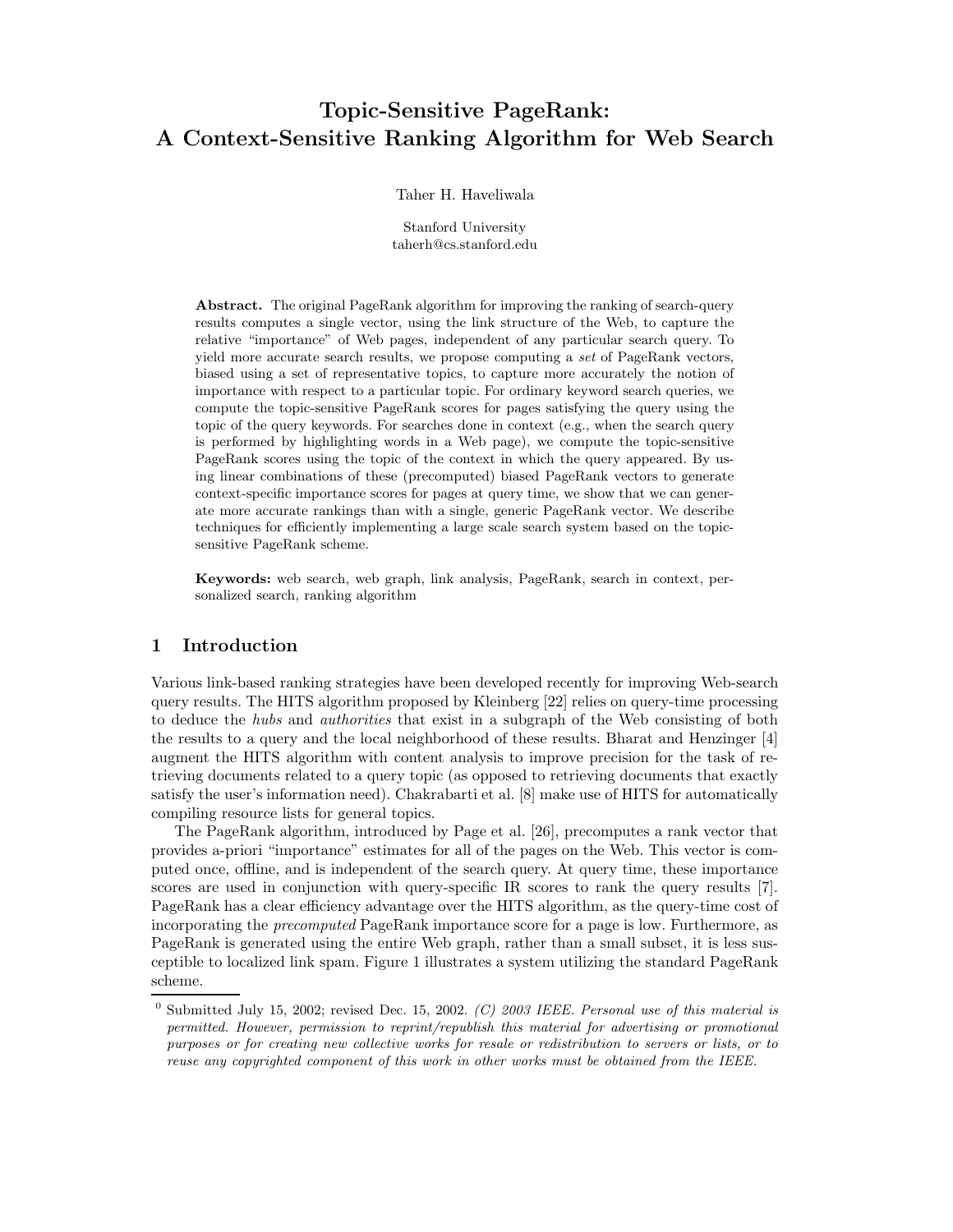

Fig. 1. Simplified diagram illustrating a simple search engine utilizing the standard PageRank scheme.

We propose an approach that (as with HITS) allows query-time information to influence the link-based score, yet (as with PageRank) requires minimal query-time processing. In our model, we compute offline a set of PageRank vectors, each biased with a different topic, to create for each page a set of importance scores with respect to particular topics [18]. The idea of biasing the PageRank computation was first suggested in [26] for the purpose of personalization, but was never fully explored. This biasing process involves the introduction of artificial links into the Web graph during the offline rank computation, and is described further in Section 2.

The recent work of Chakrabarti et al. [10] and Pennock et al. [27] demonstrates that the properties of the web graph are sensitive to page topic. In particular, [10] shows that pages tend to point to other pages that are on the same "broad" topic. Although this property helps explain why a query-independent PageRank score can be useful for ranking, it also suggests that we may be able to improve the performance of link-based computations by taking into account page topics. By making PageRank topic-sensitive, we avoid the problem of heavily linked pages getting highly ranked for queries for which they have no particular authority [3]. Pages considered important in some subject domains may not be considered important in others, regardless of what keywords may appear either in the page or in anchor text referring to the page. The Hilltop approach suggested by Bharat and Mihaila [5] has a similar motivation, but is designed to improve results for *popular* queries. Hilltop generates a query-specific authority score by detecting and indexing pages that appear to be good experts for certain keywords, based on their outlinks. However, query terms for which experts were not found will not be handled by the Hilltop algorithm.

Rafiei and Mendelzon [28] propose using the set of Web pages that contain some term as a bias set for influencing the PageRank computation, with the goal of returning terms for which a *given* page has a high reputation. An approach for enhancing search rankings by generating a PageRank vector for each possible query term was proposed by Richardson and Domingos [29] with favorable results. However, the approach requires considerable processing time and storage, and is not easily extended to make use of user and query *context*. Diligenti et al. [11] propose topic-specific PageRank scores for enhancing vertical search. Our approach to biasing the PageRank computation is novel in its use of a small number of representative basis topics, taken from the Open Directory, in conjunction with a multinomial naive-Bayes classifier for classifying the query and query context [18].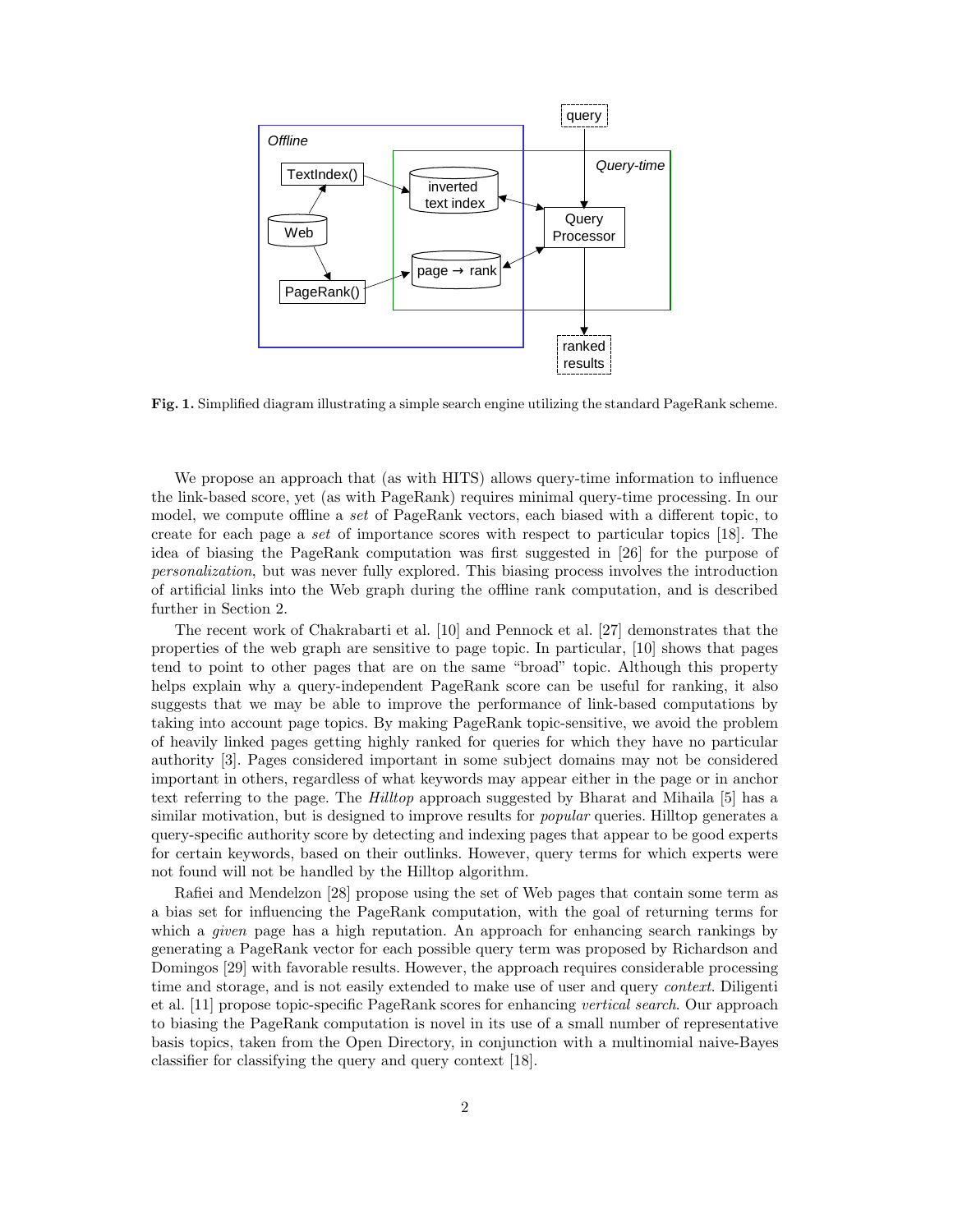In our work we consider two scenarios. In the first, we assume a user with a specific information need issues a query to our search engine in the conventional way, by entering a query into a search box. In this scenario, we determine the topics most closely associated with the query, and use the appropriate topic-sensitive PageRank vectors for ranking the documents satisfying the query. This ensures that the "importance" scores reflect a preference for the link structure of pages that have some bearing on the query. As with ordinary PageRank, the topicsensitive PageRank score can be used as part of a scoring function that takes into account other IR-based scores. In the second scenario, we assume the user is viewing a document (for instance, browsing the Web or reading email), and selects a term from the document for which he would like more information. This notion of *search in context* is discussed by Finkelstein et al. [14]. For instance, if a query for "architecture" is performed by highlighting a term in a document discussing famous building architects, we would like the result to be different than if the query "architecture" is performed by highlighting a term in a document on CPU design. By selecting the appropriate topic-sensitive PageRank vectors based on the context of the query, we hope to provide more accurate search results. Note that even when a query is issued in the conventional way, without highlighting a term, the history of queries issued constitutes a form of query context. Yet another source of context comes from the user who submitted the query. For instance, the user's bookmarks and browsing history could be used in selecting the appropriate topic-sensitive rank vectors. These various sources of search context are discussed in Section 5.

A summary of our approach follows. During the offline processing of the Web crawl, we generate 16 topic-sensitive PageRank vectors, each biased (as described in Section 2) using URLs from a top-level category from the Open Directory Project (ODP) [2]. At query time, we calculate the similarity of the query (and if available, the query or user context) to each of these topics. Then instead of using a single global ranking vector, we take the linear combination of the topic-sensitive vectors, weighted using the similarities of the query (and any available context) to the topics. By using a set of rank vectors, we are able to determine more accurately which pages are truly the most important with respect to a particular query or query-context. Because the link-based computations are performed offline, during the preprocessing stage, the query-time costs are not much greater than that of the ordinary PageRank algorithm. An illustration of our topic-sensitive PageRank system is given in Figure 2.

## 2 Review of PageRank

A review of the PageRank algorithm follows. The basic idea of PageRank is that if page  $u$ has a link to page  $v$ , then the author of  $u$  is implicitly conferring some importance to page v. Intuitively, Yahoo! is an important page, reflected by the fact that many pages point to it. Likewise, pages prominently pointed to from Yahoo! are themselves probably important. How much importance does a page u confer to its outlinks? Let  $N_u$  be the outdegree of page u, and let  $Rank(p)$  represent the importance (i.e., PageRank) of page p. Then the link  $(u, v)$  confers  $Rank(u)/N_u$  units of rank to v. This simple idea leads to the following iterative fixpoint computation that yields the rank vector  $Rank^*$  over all of the pages on the Web. If n is the number of pages, assign all pages the initial value  $1/n$ . Let  $B_v$  represent the set of pages pointing to v. In each iteration, propagate the ranks as follows:<sup>1</sup>

$$
\forall_{v} Rank^{(i+1)}(v) = \sum_{u \in B_v} Rank^{(i)}(u) / N_u
$$
\n(1)

We continue the iterations until  $Rank$  stabilizes to within some threshold. The final vector Rank<sup>\*</sup> contains the PageRank vector over the Web. This vector is computed only once after each crawl of the Web; the values can then be used to influence the ranking of search results [1].

<sup>&</sup>lt;sup>1</sup> Note that for  $u \in B_v$ , the edge  $(u, v)$  guarantees  $N_u \geq 1$ .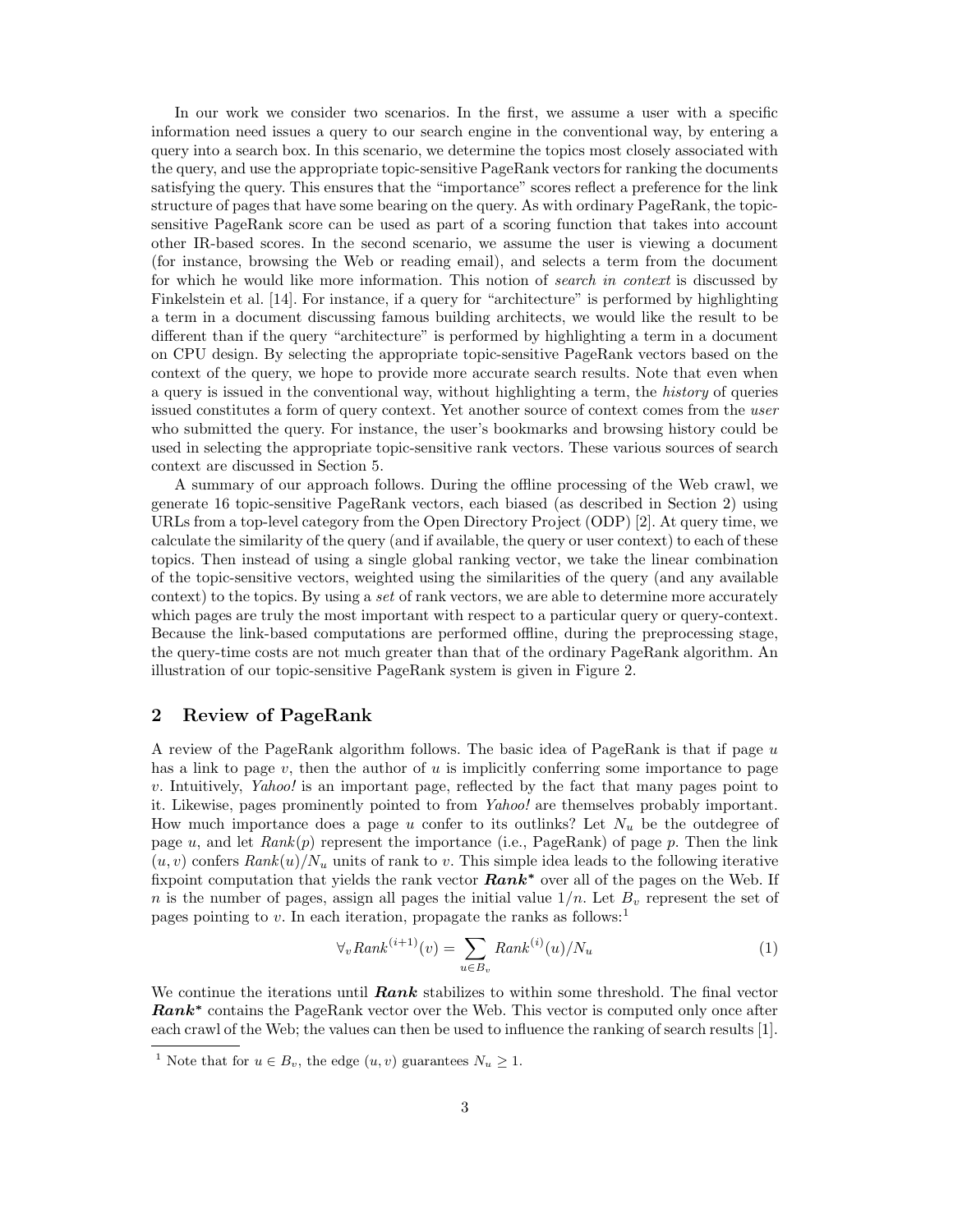

Fig. 2. Illustration of our system utilizing topic-sensitive PageRank.

The process can also be expressed as the following eigenvector calculation, providing useful insight into PageRank. Let M be the square, stochastic matrix corresponding to the directed Web graph  $G<sup>2</sup>$  If there is a link from page j to page i, then let the matrix entry  $m_{ij}$  have the value  $1/N<sub>i</sub>$ . Let all other entries have the value 0. One iteration of the previous fixpoint computation corresponds to the matrix-vector multiplication  $M \times Rank$ . Repeatedly multiplying Rank by M yields the dominant eigenvector  $\mathbf{Rank}^*$  of the matrix M. In other words,  $Rank^*$  is the solution to

$$
Rank = M \times Rank \tag{2}
$$

Because  $M<sup>T</sup>$  is the stochastic transition matrix over the graph G, PageRank can be viewed as the stationary probability distribution for the Markov chain induced by a random walk on the Web graph.

One caveat is that the convergence of PageRank is only guaranteed if  $M$  is irreducible (i.e., G is strongly connected) and aperiodic [25]. The latter is guaranteed in practice for the Web, while the former is true if we  $(a)$  add a complete set of outgoing edges to nodes in G with outdegree 0, and (b) damp the rank propagation by a factor  $1 - \alpha$  by adding a complete set of outgoing edges, with weight  $\alpha/n$ , to all nodes. We can accomplish this task by constructing a new matrix  $M'$  in the following way. Let n be the number of nodes (i.e., pages) in the Web graph. Let  $p$  be the *n*-dimensional column vector representing a uniform probability distribution over all nodes:

$$
\boldsymbol{p} = [\frac{1}{n}]_{n \times 1} \tag{3}
$$

Let  $d$  be the *n*-dimensional column vector identifying the nodes with outdegree 0:

$$
d_i = \begin{cases} 1 & \text{if } \deg(j) = 0, \\ 0 & \text{otherwise} \end{cases}
$$

 $2$  Assume for now that all nodes in G have at least one outgoing edge.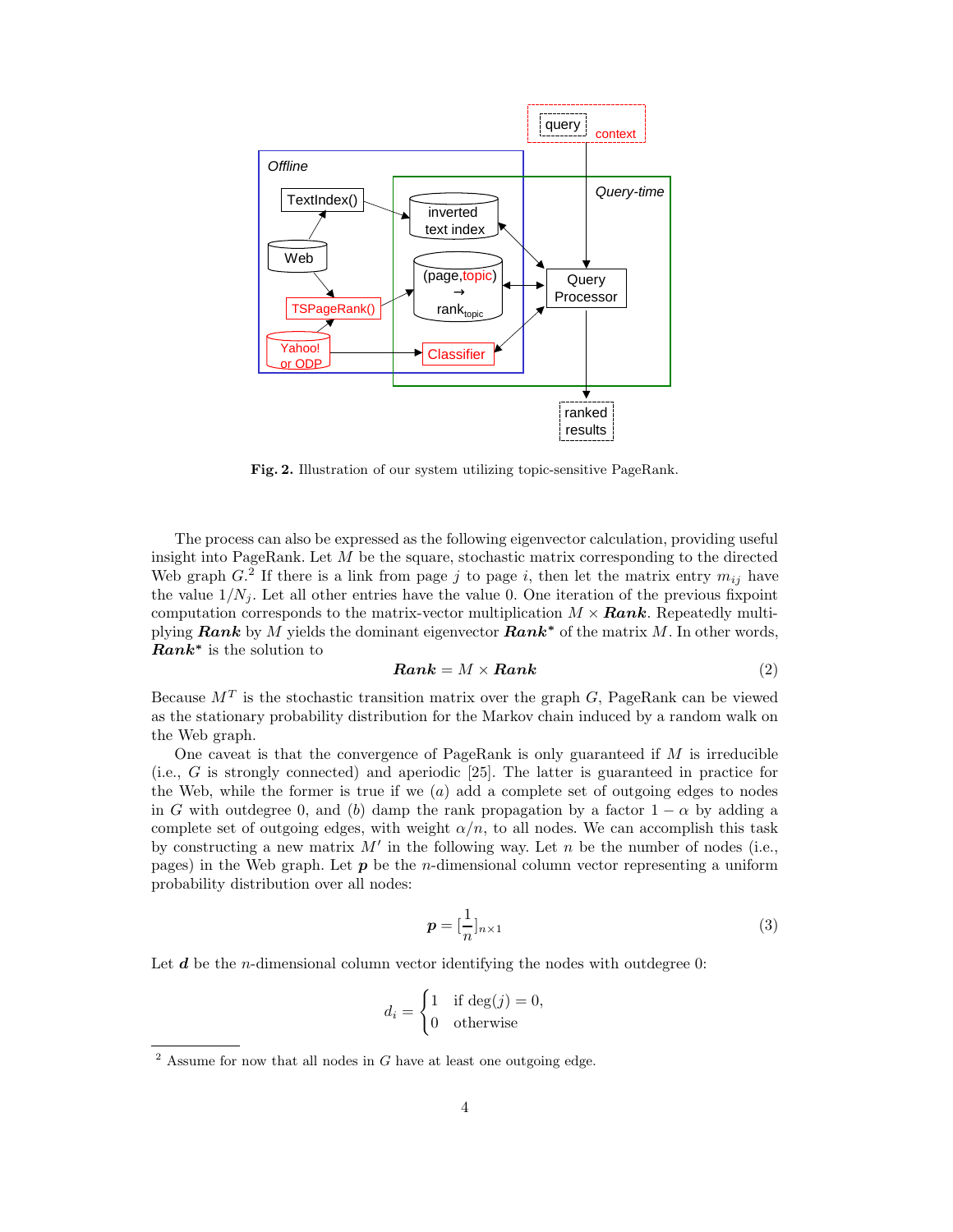Then we construct  $M'$  as follows:

$$
D = \mathbf{p} \times \mathbf{d}^{T}
$$
  
\n
$$
E = \mathbf{p} \times [1]_{1 \times n}
$$
  
\n
$$
= \left[\frac{1}{n}\right]_{n \times n} \quad \text{if } \mathbf{p} \text{ is the uniform distribution}
$$
  
\n
$$
M' = (1 - \alpha)(M + D) + \alpha E
$$
\n(4)

This modification improves the quality of PageRank by introducing a decay factor  $1 - \alpha$ which limits the effect of rank sinks [26], in addition to guaranteeing convergence to a unique rank vector. Substituting  $M'$  for M in Equation 2, we can express PageRank as the solution  $\mathrm{to:}^3$ 

$$
Rank = M' \times Rank \tag{5}
$$

$$
= (1 - \alpha)(M + D) \times \mathbf{Rank} + \alpha p \tag{6}
$$

with  $p = \left[\frac{1}{n}\right]_{n \times 1}$ . The key to creating topic-sensitive PageRank is that we can bias the computation to increase the effect of certain categories of pages by using a nonuniform  $n \times 1$ personalization vector for  $p^{4}$ . To ensure that M' is irreducible when p contains any 0 entries, nodes not reachable from nonzero nodes in  $p$  should be removed. This modification is not implementationally problematic. Note that the topic-based influencing involves introducing additional rank to the appropriate nodes in each iteration of the computation – it is not simply a postprocessing step performed on the standard PageRank vector.

In terms of the random-walk model, the personalization vector represents the addition of a complete set of transition edges where the probability on an artificial edge  $(u, v)$  is given by  $\alpha p_v$ . We will denote the solution **Rank<sup>\*</sup>** of Equation 6, with  $\alpha = \alpha^*$  and a particular  $p = p^*$ , as  $PR(\alpha^*, p^*)$ . By appropriately selecting p, the rank vector can be made to prefer certain categories of pages. The bias factor  $\alpha$  specifies the degree to which the computation is biased towards p.

# 3 Topic-Sensitive PageRank

In our approach to topic-sensitive PageRank, we precompute the importance scores offline, as with ordinary PageRank. However, we compute multiple importance scores for each page; we compute a set of scores of the importance of a page with respect to various topics. At query time, these importance scores are combined based on the topics of the query to form a composite PageRank score for those pages matching the query. This score can be used in conjunction with other IR-based scoring schemes to produce a final rank for the result pages with respect to the query. As the scoring functions of commercial search engines are not known, in our work we do not consider the effect of these IR scores (other than requiring that the query terms appear in the page).<sup>5</sup> We believe that the improvements to PageRank's precision will translate into improvements in overall search rankings, even after other IR-based scores are factored in. Note that the topic-sensitive PageRank score itself implicitly makes use of IR in determining the topic of the *query*. However this use of IR is not vulnerable to manipulation of pages by adversarial webmasters seeking to raise the score of their sites.

<sup>&</sup>lt;sup>3</sup> Equation 6 makes use of the fact that  $\|\mathbf{Rank}\|_1 = 1$ .

<sup>&</sup>lt;sup>4</sup> Page et al. [26] originally suggest setting  $p$  directly using the bookmarks of the user, although that approach is not practical for large numbers of users.

<sup>5</sup> For instance, most search engines use term weighting schemes which make special use of HTML tags. 5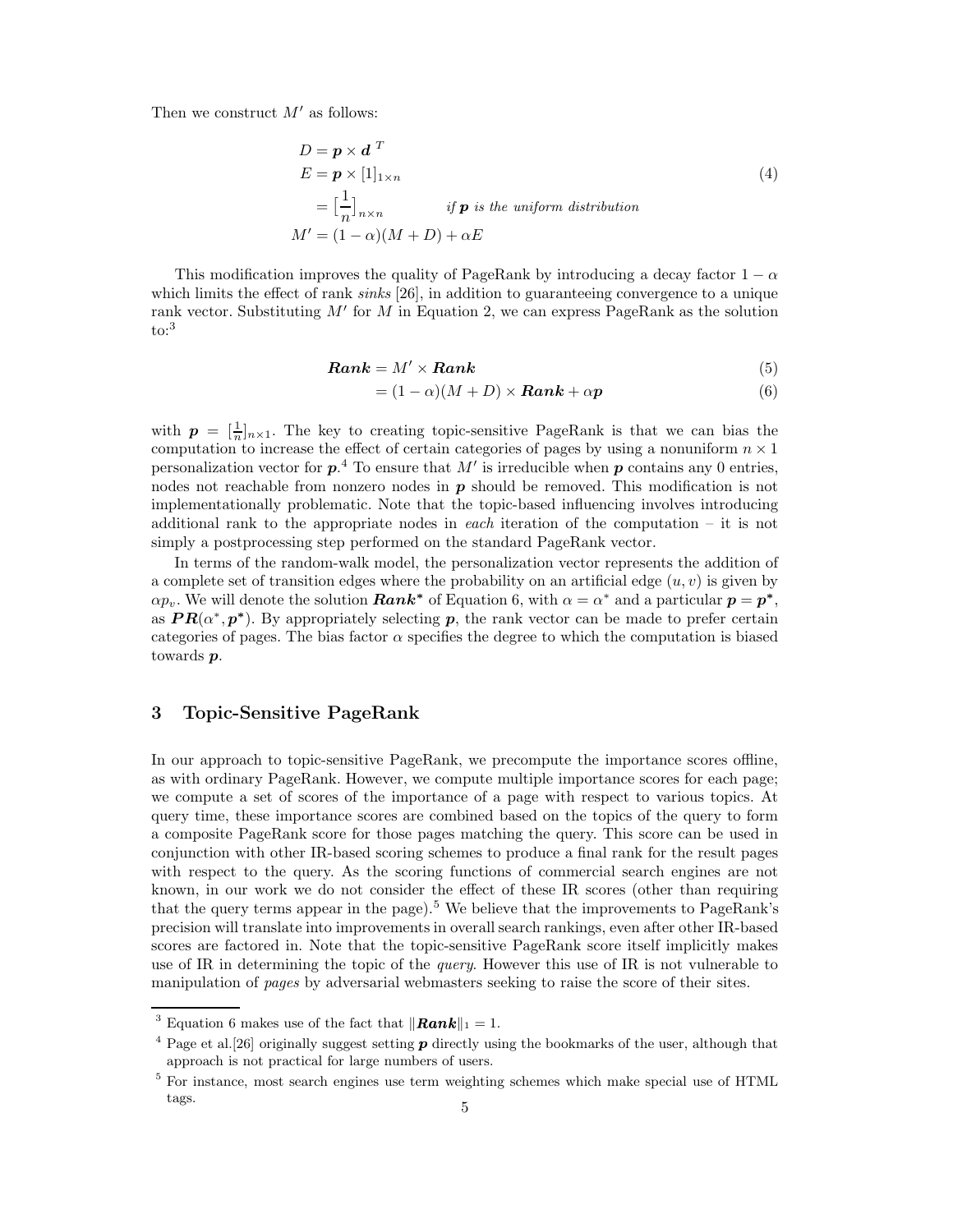#### 3.1 ODP-biasing

The first step in our approach is to generate a set of biased PageRank vectors using a set of basis topics. This step is performed once, offline, during the preprocessing of the Web crawl. There are many possible sources for the basis set of topics. However, using a small basis set is important for keeping the preprocessing and query-time costs low. One option is to cluster the Web page repository into a small number of clusters in the hopes of achieving a representative basis. We chose instead to use the freely available, hand constructed Open Directory as a source of topics. To keep the basis set small, we made use of the 16 top level categories; using finer grained basis sets is part of our future work, and is discussed in Sections 6 and 7.

Let  $T_i$  be the set of URLs in the ODP category  $c_i$ . Then when computing the PageRank vector for topic  $c_j$ , in place of the uniform damping vector  $p = \left[\frac{1}{n}\right]_{n \times 1}$ , we use the nonuniform vector  $p = v_j$  where

$$
v_{ji} = \begin{cases} \frac{1}{|T_j|} & i \in T_j, \\ 0 & i \notin T_j. \end{cases} \tag{7}
$$

The PageRank vector for topic  $c_i$  is given by  $PR(\alpha, v_i)$ . We also generate the single unbiased PageRank vector (denoted as NOBIAS) for the purpose of comparison. The choice of  $\alpha$  will be discussed in Section 4.1.

We also compute the 16 class term vectors  $D_j$  consisting of the terms in the documents below each of the 16 top-level categories.  $D_{jt}$  simply gives the total number of occurrences of term t in documents listed below class  $c_i$  of the ODP.

As mentioned previously, one could envision using other sources of topics; however, the ODP data is freely available, and as it is compiled by thousands of volunteer editors, is less susceptible to influence by any one party. In Section 7 we describe a modification of the above construction that reduces the ability for even malicious ODP editors to affect scores in any non-negligible way.

#### 3.2 Query-Time Importance Score

The second step in our approach is performed at query time. Given a query  $q$ , let  $q'$  be the context of  $q$ . In other words, if the query was issued by highlighting the term  $q$  in some Web page  $u$ , then  $q'$  consists of the terms in  $u$ . Alternatively, we could use only those terms in u nearby the highlighted term, as often times a single Web page may discuss a variety of topics. For ordinary queries not done in context, let  $q' = q$ . Using a multinomial naive-Bayes classifier  $[24]$ , with parameters set to their maximum-likelihood estimates, we compute the class probabilities for each of the 16 top-level ODP classes, conditioned on  $q'$ . Let  $q'_i$  be the ith term in the query (or query context)  $q'$ . Then given the query q, we compute for each  $c_j$ the following:

$$
P(c_j|q') = \frac{P(c_j) \cdot P(q'|c_j)}{P(q')} \propto P(c_j) \cdot \prod_i P(q'_i|c_j)
$$
\n
$$
(8)
$$

 $P(q'_i|c_j)$  is easily computed from the class term-vector  $D_j$ . The quantity  $P(c_j)$  is not as straightforward. We chose to make it uniform, although we could personalize the query results for different users by varying this distribution. In other words, for some user  $k$ , we can use a prior distribution  $P_k(c_i)$  that reflects the interests of user k. This method provides an alternative framework for user-based personalization, rather than directly varying the damping vector  $p$  as had been suggested in [6, 7, 26].

 $6$  The multivariate-Bernoulli and the multinomial event models for naive-Bayes text classification are compared in [23]. The multinomial event model, which corresponds to a unigram language model, performs better in most scenarios.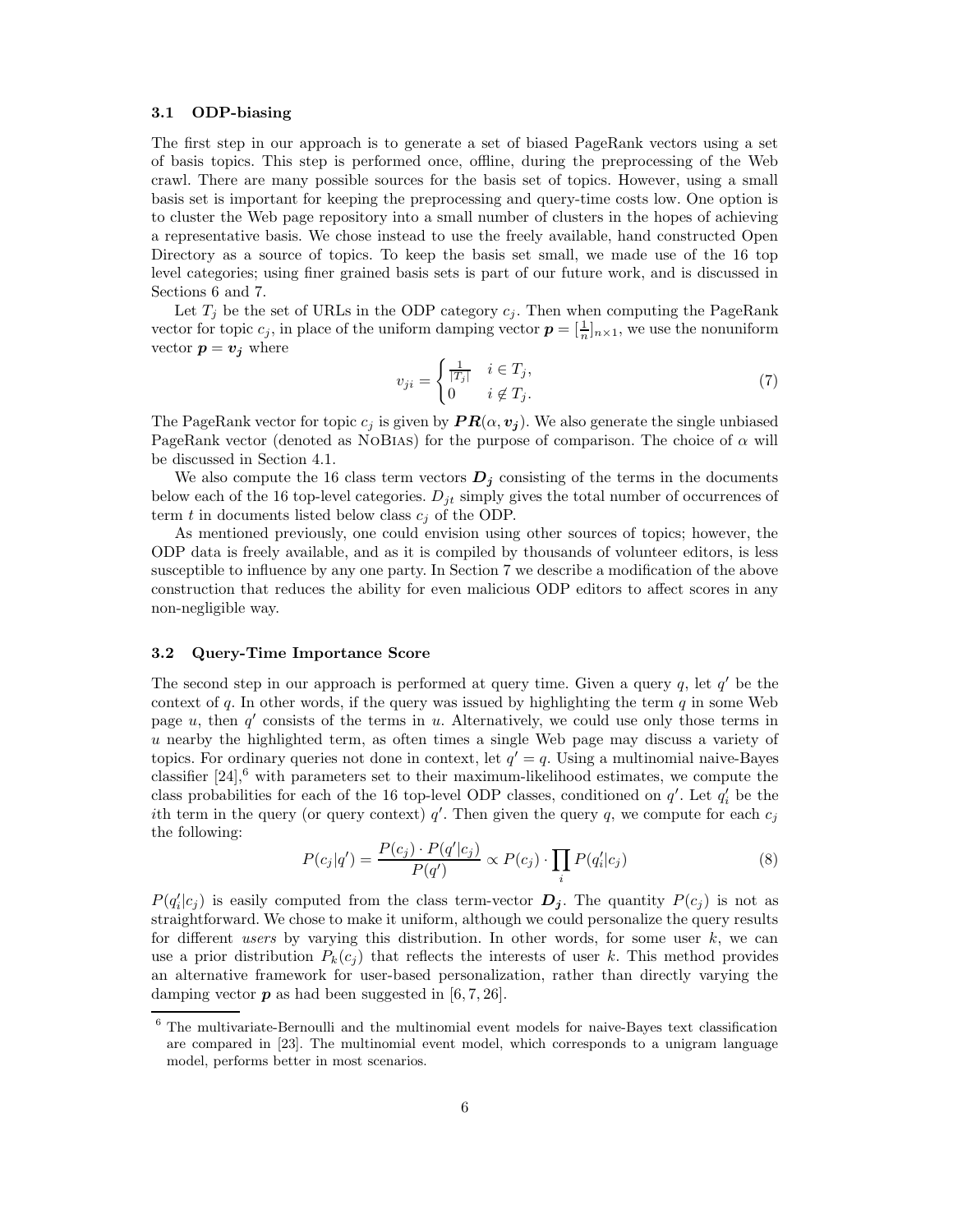Using a text index, we retrieve URLs for all documents containing the *original* query terms q. Finally, we compute the query-sensitive importance score of each of these retrieved URLs as follows. Let  $r_{id}$  be the rank of document d given by the rank vector  $\mathbf{PR}(\alpha, v_i)$  (i.e., the rank vector for topic  $c_j$ ). For the Web document d, we compute the query-sensitive importance score  $s_{qd}$  as follows.

$$
s_{qd} = \sum_{j} P(c_j|q') \cdot r_{jd} \tag{9}
$$

The results are ranked according to this composite score  $s_{qd}$ .<sup>7</sup>

The above query-sensitive PageRank computation has the following probabilistic interpretation, in terms of the "random surfer" model [26]. Let  $w_j$  be the coefficient used to weight the jth rank vector, with  $\sum_j w_j = 1$  (e.g., let  $w_j = P(c_j | q)$ ). Then note that the equality

$$
\sum_{j} [w_j \mathbf{PR}(\alpha, v_j)] = \mathbf{PR}(\alpha, \sum_{j} [w_j v_j]) \tag{10}
$$

holds, as shown in Appendix A. Thus we see that the following random walk on the Web yields the topic-sensitive score  $s_{qd}$ . With probability  $1 - \alpha$ , a random surfer on page u follows an outlink of u (where the particular outlink is chosen uniformly at random). With probability  $\alpha P(c_j | q')$ , the surfer instead jumps to one of the pages in  $T_j$  (where the particular page in  $T_j$  is chosen uniformly at random). The long term visit probability that the surfer is at page v is exactly given by the composite score  $s_{qd}$  defined above. Thus, topics exert influence over the final score in proportion to their affinity with the query (or query context).

# 4 Experimental Results

We conducted a series of experiments to measure the behavior of topic-sensitive PageRank. In Section 4.1 we describe the similarity measure we use to compare two rankings. In Section 4.2, we investigate how the induced rankings vary, based on both the topic used to bias the rank vectors as well as the choice of the bias factor  $\alpha$ . In Section 4.3, we present results of a user study showing the retrieval performance of ordinary PageRank versus topic-sensitive PageRank. In Section 4.4, we provide an initial look at how the use of query context can be used in conjunction with topic-sensitive PageRank.

As a source of Web data, we used the latest Web crawl from the Stanford WebBase [19], performed in January 2001, containing roughly 120 million pages. Our crawl contained roughly 280,000 of the 3 million URLs in the ODP. For our experiments, we used 35 of the sample queries given in [12], which were in turn compiled from earlier papers.<sup>8</sup> The queries are listed in Table 1.

### 4.1 Similarity Measure for Induced Rankings

We use two measures when comparing rankings. The first measure, denoted  $OSim(\tau_1, \tau_2)$ , indicates the degree of overlap between the top k URLs of two rankings,  $\tau_1$  and  $\tau_2$ . We define the overlap of two sets A and B (each of size k) to be  $\frac{|A \cap B|}{k}$  $\frac{|B|}{k}$ . In our comparisons we will use  $k = 20$ . The overlap measure OSim gives an incomplete picture of the similarity of two rankings, as it does not indicate the degree to which the relative orderings of the top k URLs of two rankings are in agreement. Therefore, in addition to OSim, we use a second measure, KSim, based on Kendall's  $\tau$  distance measure.<sup>9</sup>

 $^7$  Alternatively,  $\sqrt{s_{qd}}$  can be used as part of a more general scoring function.

<sup>8</sup> Several queries which produced very few hits on our repository were excluded.

<sup>&</sup>lt;sup>9</sup> Note that the schemes for comparing top k lists recently proposed by Fagin et al. [13], also based on Kendall's  $\tau$  distance measure, differ from KSim in the way normalization is done.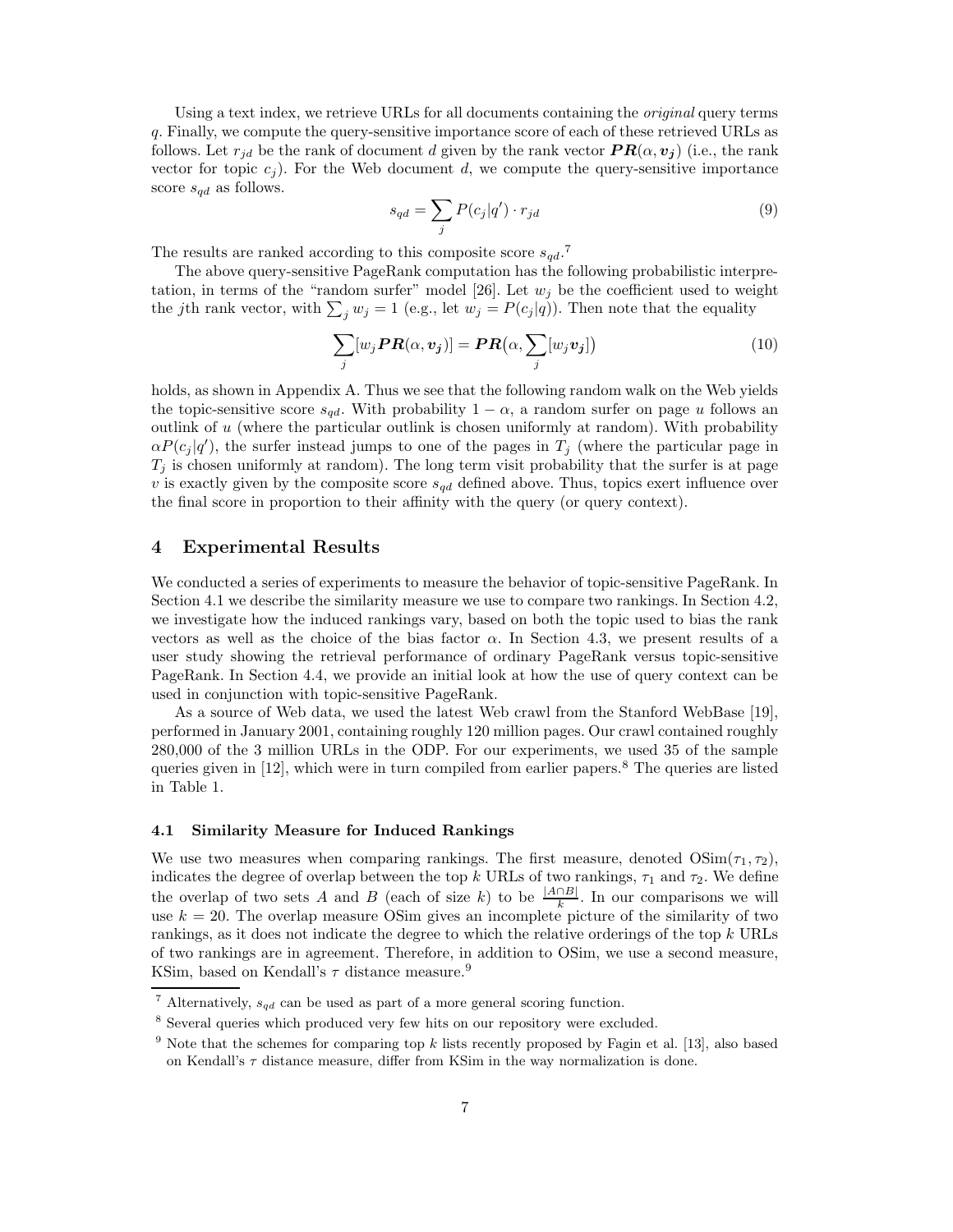Table 1. Test queries used.

| affirmative action lipari |                       |
|---------------------------|-----------------------|
| alcoholism                | lyme disease          |
| amusement parks           | mutual funds          |
| architecture              | national parks        |
| bicycling                 | parallel architecture |
| blues                     | recycling cans        |
| cheese                    | rock climbing         |
| citrus groves             | san francisco         |
| classical guitar          | shakespeare           |
| computer vision           | stamp collecting      |
| cruises                   | sushi                 |
| death valley              | table tennis          |
| field hockey              | telecommuting         |
| gardening                 | vintage cars          |
| graphic design            | volcano               |
| gulf war                  | zen buddhism          |
| hiv                       | zener                 |
| 1ava                      |                       |

For consistency with OSim, we will present our definition as a similarity (as opposed to distance) measure, so that values closer to 1 indicate closer agreement. Consider two partially ordered lists of URLs,  $\tau_1$  and  $\tau_2$ , each of length k. Let U be the union of the URLs in  $\tau_1$  and  $\tau_2$ . If  $\delta_1$  is  $U - \tau_1$ , then let  $\tau_1'$  be the extension of  $\tau_1$ , where  $\tau_1'$  contains  $\delta_1$  appearing after all the URLs in  $\tau_1$ .<sup>10</sup> We extend  $\tau_2$  analogously to yield  $\tau_2'$ . We define our similarity measure KSim as follows:

$$
\text{KSim}(\tau_1, \tau_2) = \frac{|(u, v) : \tau_1', \tau_2' \text{ agree on order of } (u, v), u \neq v|}{(|U|)(|U| - 1)} \tag{11}
$$

In other words,  $\text{KSim}(\tau_1, \tau_2)$  is the probability that  $\tau'_1$  and  $\tau'_2$  agree on the relative ordering of a randomly selected pair of distinct nodes  $(u, v) \in U \times U$ .<sup>11</sup>

#### 4.2 Effect of ODP-Biasing

In this section we measure the effects of topically biasing the PageRank computation. First, note that the choice of the bias factor  $\alpha$ , discussed in Section 2, affects the degree to which the resultant vector is biased towards the topic vector used for p. Consider the extreme cases. For  $\alpha = 1$ , the URLs in the bias set  $T_j$  will be assigned the score  $\frac{1}{|T|}$ , and all other URLs receive the score 0. Conversely, as  $\alpha$  tends to 0, the content of  $T_j$  becomes irrelevant to the final score assignment.

We heuristically set  $\alpha = 0.25$  after inspecting the rankings for several of the queries listed in Table 1. We did not concentrate on optimizing this parameter; although  $\alpha$  affects the induced rankings of query results, the differences across different topically-biased PageRank vectors, for a fixed  $\alpha$ , are much higher. For instance, for  $\alpha = 0.05$  and  $\alpha = 0.25$ , we measured the average similarity of the induced rankings across our set of test queries, for each of our PageRank vectors.<sup>12</sup> The results are given in Table 2. We see that the average overlap

<sup>&</sup>lt;sup>10</sup> The URLs in  $\delta$  are placed with the *same* ordinal rank at the end of  $\tau$ .

 $11$  A pair ordered in one list and tied in the other is considered a disagreement.

<sup>12</sup> We used 25 iterations of PageRank in all cases.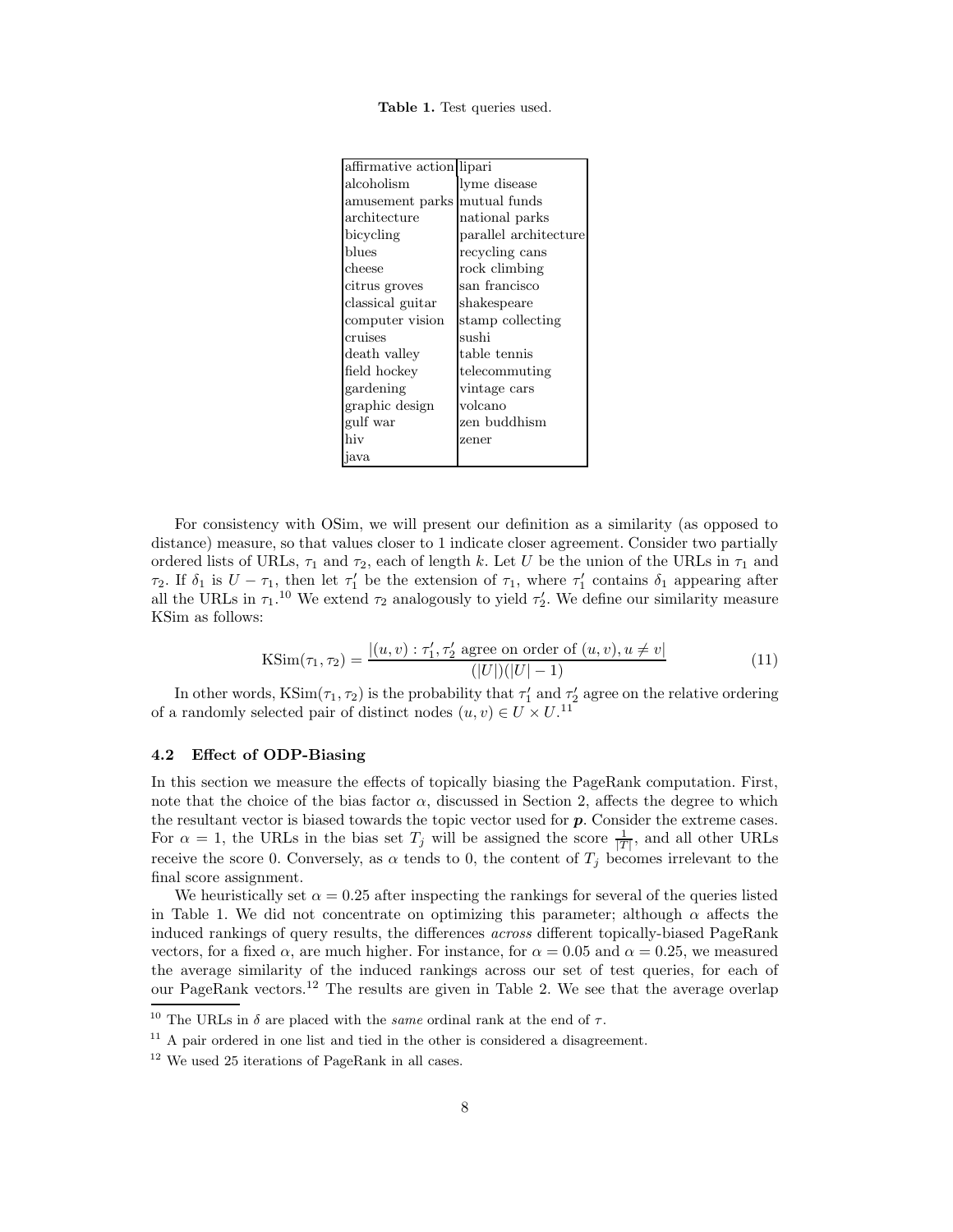| Bias Set        | OSim | KSim     |
|-----------------|------|----------|
| <b>NOBIAS</b>   | 0.72 | 0.64     |
| ARTS            | 0.66 | 0.58     |
| <b>BUSINESS</b> | 0.63 | 0.54     |
| COMPUTERS       | 0.70 | $0.60\,$ |
| GAMES           | 0.78 | 0.67     |
| <b>HEALTH</b>   | 0.73 | $0.62\,$ |
| HOME            | 0.77 | 0.67     |
| KIDS & TEENS    | 0.74 | 0.66     |
| <b>NEWS</b>     | 0.74 | 0.65     |
| RECREATION      | 0.62 | 0.55     |
| REFERENCE       | 0.68 | 0.57     |
| REGIONAL        | 0.60 | 0.52     |
| <b>SCIENCE</b>  | 0.69 | 0.59     |
| Shopping        | 0.66 | 0.55     |
| SOCIETY         | 0.57 | 0.50     |
| <b>SPORTS</b>   | 0.69 | $0.60\,$ |
| WORLD           | 0.64 | 0.55     |

**Table 2.** Average similarity of rankings for  $\alpha = \{0.05, 0.25\}.$ 

between the top 20 results for the two values of  $\alpha$  is high. Furthermore, the high values for KSim indicate high overlap as well as agreement (on average) on the relative ordering of these top 20 URLs for the two values of  $\alpha$ . Chakrabarti et al. [10] suggest that the ideal choice of α may differ for different topics; choosing the optimal  $α$  for each topic is an avenue for future study. All subsequent experiments in this paper use  $\alpha = 0.25$ .

We now discuss the difference between rankings induced by different topically-biased Page-Rank vectors. We computed the average, across our test queries, of the pairwise similarity between the rankings induced by the different topically-biased vectors. The 5 most similar pairs, according to our OSim measure, are given in Table 3, showing that even the most similar topically-biased rankings have little overlap. Having established that the topic-specific PageRank vectors each rank the results substantially differently, we proceed to investigate which of these rankings is "best" for specific queries.

Table 3. Topic pairs yielding most similar rankings.

| Bias-Topic Pair         | $OSim$ KSim |      |
|-------------------------|-------------|------|
| (GAMES, SPORTS)         | 0.18        | 0.13 |
| (NOBIAS, REGIONAL)      | 0.18        | 0.12 |
| (KIDS & TEENS, SOCIETY) | 0.18        | 0.11 |
| (HEALTH, HOME)          | 0.17        | 0.12 |
| (HEALTH, KIDS & TEENS)  | 0.17        |      |

As an example, Table 4 shows the top 4 ranked URLs for the query "bicycling," using several of the topically-biased PageRank vectors. Note in particular that the ranking induced by the Sports-biased vector is of high quality. Also note that the ranking induced by the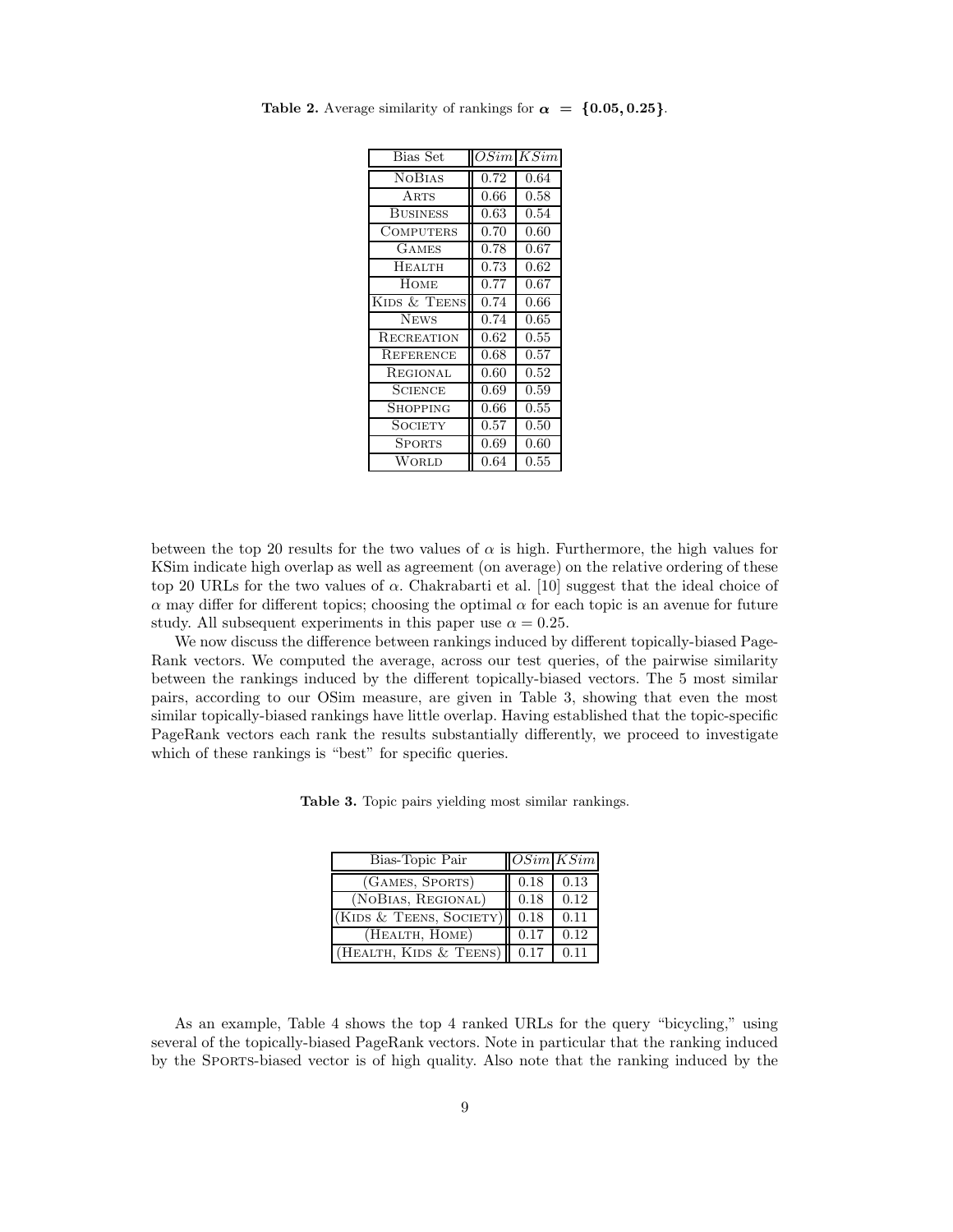Shopping-biased vector leads to the high ranking of websites selling bicycle-related accessories.

#### 4.3 Query-Sensitive Scoring

In this section we look at how effectively we can utilize the ranking precision gained by the use of multiple PageRank vectors. Given a query, our first task is to determine which of the rank vectors can best rank the results for the query. We found that using the quantity  $P(c_i | q)$ as discussed in Section 3.2 yielded intuitive results for determining which topics are most closely associated with a query. In particular, for most of the test queries, the ODP categories with the highest values for  $P(c_i | q)$  are intuitively the most relevant categories for the query. In Table 5, we list for several of the test queries the 3 categories with the highest values for  $P(c_j | q)$ . When computing the composite  $s_{qd}$  score in our experiments, we chose to use the convex combination of only the rank vectors associated with the three topics with the highest values for  $P(c_i | q)$ , rather than all of the topics. Based on the data in Table 5, we saw no need to include the scores from the topic vectors with lower associated values for  $P(c_i | q)$ .

To compare our query-sensitive approach to ordinary PageRank, we conducted a user study. We randomly selected 10 queries from our test set for the study, and found 5 volunteers. For each query, the volunteer was shown 2 result rankings; one consisted of the top 10 results satisfying the query, when these results were ranked with the unbiased PageRank vector, and the other consisted of the top 10 results for the query when the results were ranked with the composite  $s_{ad}$  score.<sup>13</sup> The volunteer was asked to select all URLs which were "relevant" to the query, in their opinion. In addition, they were asked to mark which of the two rankings was the better of the two, in their opinion. They were not told anything about how either of the rankings was generated.

Let a URL be considered *relevant* if at least 3 of the 5 volunteers selected it as relevant for the query. The *precision* then is the fraction of the top 10 URLs that are deemed *relevant*. The precision of the two ranking techniques for each test query is shown in Figure 3. The average precision for the rankings induced by the topic-sensitive PageRank scores is substantially higher than that of the unbiased PageRank scores; 0.51 vs. 0.28. Furthermore, as shown in Table 6, for nearly all queries, a majority of the users selected the rankings induced by the topic-sensitive PageRank scores as the better of the two. These results suggest that the effectiveness of a query-result scoring function can be improved by the use of a topic-sensitive PageRank scheme in place of a generic PageRank scheme.<sup>14</sup>

#### 4.4 Context-Sensitive Scoring

In Section 4.3, the topic-sensitive ranking vectors were chosen using the topics most strongly associated with the query term. If the search is done in context, for instance by highlighting a term in a Web page and invoking a search, then the context can be used instead of the query to determine the topics. Using the context can help disambiguate the query term and yield results that more closely reflect the intent of the user. We now illustrate with an example how using query-context can help a system which uses topic-sensitive PageRank.

Consider the query "blues" taken from our test set. This term has several different senses; for instance it could refer to a musical genre, or to a form of depression. Two Web pages in which the term is used with these different senses, as well as short textual excerpts from the pages, are shown in Table 7. Consider the case where a user reading one of these two pages

<sup>13</sup> Both the title and URL were presented to the user. The title was a hyperlink to a current version of the Web page.

<sup>&</sup>lt;sup>14</sup> The effect on the relative ranking performance of our scheme when aggregated with Web-oriented IR scores is an avenue of future investigation.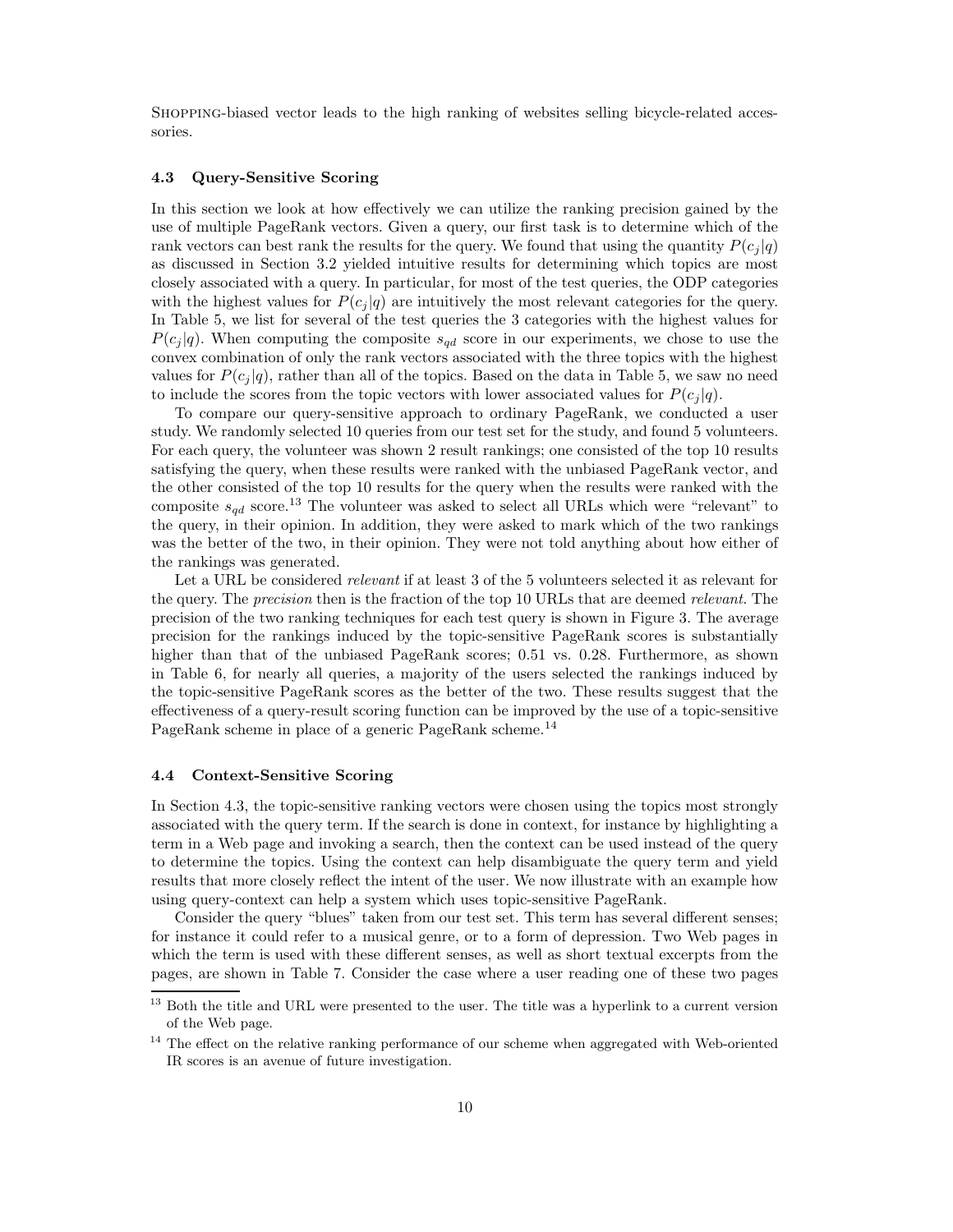| <b>NOBIAS</b>                               | ARTS                                      |
|---------------------------------------------|-------------------------------------------|
| "RailRiders Adventure Clothing"             | "Photo Contest & Gallery (Bicycling)"     |
| www.RailRiders.com                          | www.bikescape.com/photogallery/           |
| www.Waypoint.org/default.html               | www.trygve.com/                           |
| www.Gorp.com/                               | www.greenway.org/                         |
| www.FloridaCycling.com/                     | www.jsc.nasa.gov/Bios/htmlbios/young.html |
| <b>BUSINESS</b>                             | <b>COMPUTERS</b>                          |
| "Recumbent Bikes and Kit Aircraft"          | "GPS Pilot"                               |
| www.rans.com                                | www.gpspilot.com                          |
| www.BreakawayBooks.com                      | www.wireless.gr/wireless-links.htm        |
| java.oreilly.com/bite-size/                 | www.linkstosales.com                      |
| www.carbboom.com                            | www.LiftExperts.com/lifts.html            |
| <b>GAMES</b>                                | <b>KIDS AND TEENS</b>                     |
| "Definition Through Hobbies"                | "Camp Shohola For Boys"                   |
| www.flick.com/~gretchen/hobbies.html        | www.shohola.com                           |
| www.BellaOnline.com/sports/                 | www.EarthForce.org                        |
| www.npr.org/programs/wesun/puzzle/will.html | www.WeissmanTours.com                     |
| www.trygve.com/                             | www.GrownupCamps.com/homepage.html        |
| <b>RECREATION</b>                           | <b>SCIENCE</b>                            |
| "Adventure travel"                          | "Coast to Coast by Recumbent Bicycle"     |
| www.gorp.com/                               | hypertextbook.com/bent/                   |
| www.GrownupCamps.com/homepage.html          | www.SiestaSoftware.com/                   |
| www.gorp.com/gorp/activity/main.htm         | www.BenWiens.com/benwiens.html            |
| www.outdoor-pursuits.org/                   | www.SusanJeffers.com/jeffbio.htm          |
| <b>SHOPPING</b>                             | <b>SPORTS</b>                             |
| "Cycling Clothing & Accessories for Women"  | "Swim, Bike, Run, & Multisport"           |
| www.TeamEstrogen.com/                       | www.multisports.com/                      |
| www.ShopOutdoors.com/                       | www.BikeRacing.com/                       |
| www.jub.com.au/books/                       | www.CycleCanada.com/                      |
| www.bike.com/                               | www.bikescape.com/photogallery/           |

Table 4. Top results for the query "bicycling" when ranked using various topic-specific vectors.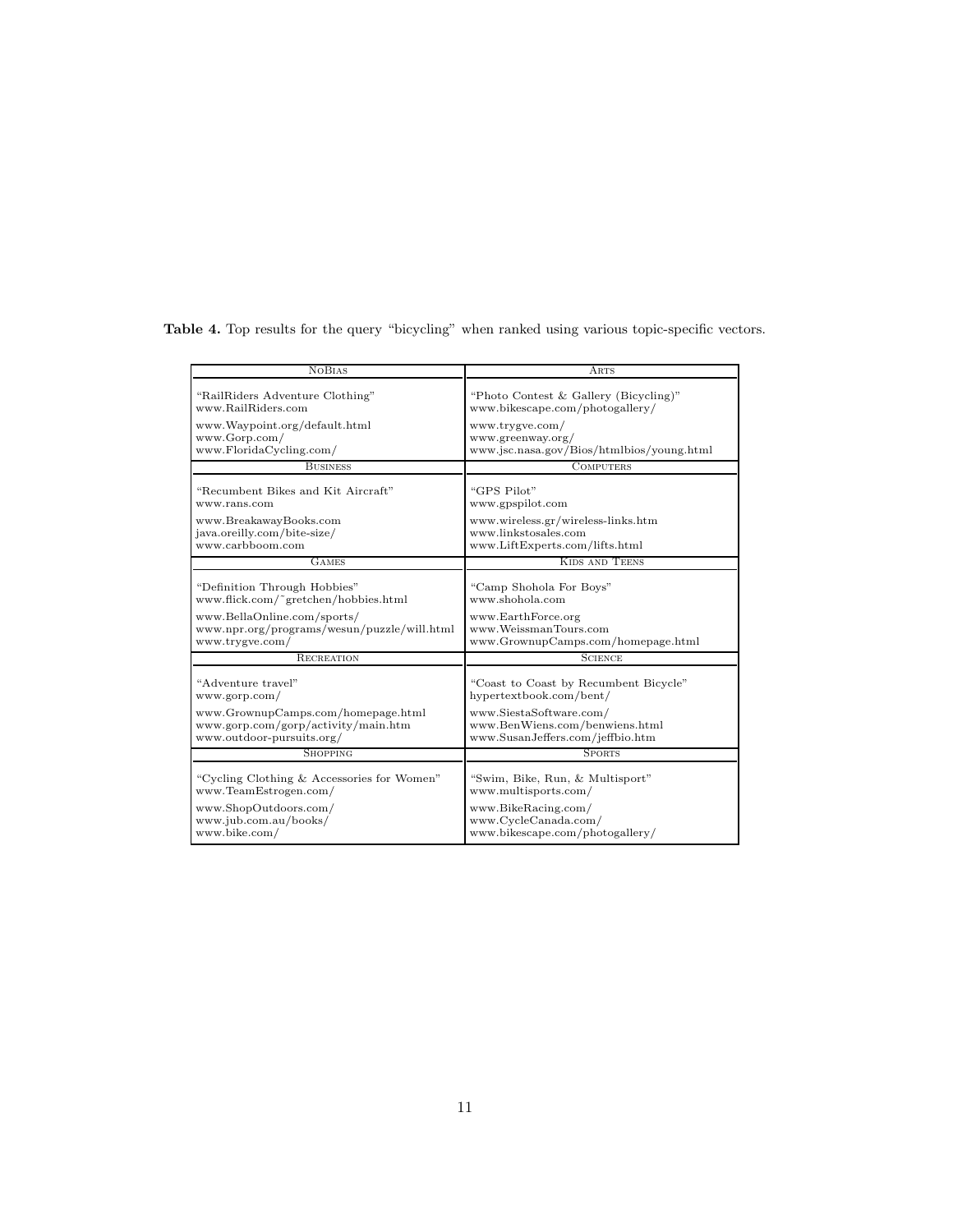Table 5. Estimates for  $P(c_j | q)$  for a subset of the test queries.

| alcoholism     |      |
|----------------|------|
| HEALTH         | 0.47 |
| KIDS $&$ TEENS | 0.20 |
| A rts          | 0.06 |

| citrus groves   |      |
|-----------------|------|
| <b>SHOPPING</b> | 0.34 |
| HOME            | 0.21 |
| REGIONAL        | 0.18 |

| cruises    |      |
|------------|------|
| RECREATION | 0.65 |
| REGIONAL   | 0.18 |
| Sports     | 0.04 |

| graphic design   |      |
|------------------|------|
| <b>COMPUTERS</b> | 0.36 |
| <b>BUSINESS</b>  | 0.23 |
| <b>SHOPPING</b>  | 0.09 |

| <sub>lava</sub> |      |
|-----------------|------|
| COMPUTERS       | 0.53 |
| <b>GAMES</b>    | 0.10 |
| KIDS & TEENS    | 0.06 |

| parallel architecture |      |
|-----------------------|------|
| <b>COMPUTERS</b>      | 0.70 |
| <b>SCIENCE</b>        | 0.10 |
| REFERENCE             | 0.07 |

| shakespeare  |      |
|--------------|------|
| Arts         | 0.34 |
| REFERENCE    | 0.21 |
| KIDS & TEENS | 0.15 |

| bicycling       |          |
|-----------------|----------|
| <b>SPORTS</b>   | $0.52\,$ |
| <b>REGIONAL</b> | 0.13     |
| HEALTH          | 0.07     |

| classical guitar |      |
|------------------|------|
| $_{\rm ARTS}$    | 0.75 |
| <b>SHOPPING</b>  | 0.21 |
| <b>NEWS</b>      | 0.01 |

| death valley    |      |
|-----------------|------|
| <b>REGIONAL</b> | 0.28 |
| <b>SOCIETY</b>  | 0.14 |
| VEWS            | 0.10 |

| gulf war        |      |
|-----------------|------|
| <b>SOCIETY</b>  | 0.21 |
| KIDS & TEENS    | 0.18 |
| <b>REGIONAL</b> | 0.17 |

| lyme disease      |      |
|-------------------|------|
| HEALTH            | 0.96 |
| REGIONAL          | 0.01 |
| <b>RECREATION</b> | 0.01 |

| rock climbing     |      |
|-------------------|------|
| <b>RECREATION</b> | 0.54 |
| <b>REGIONAL</b>   | 0.13 |
| <b>SPORTS</b>     |      |

| table tennis    |      |
|-----------------|------|
| <b>SPORTS</b>   | 0.53 |
| <b>SHOPPING</b> | 0.14 |
| <b>REGIONAL</b> | 0.09 |

| blues       |      |
|-------------|------|
| Arts        | 0.52 |
| SHOPPING    | 0.12 |
| <b>NEWS</b> | 0.08 |

| computer vision  |      |
|------------------|------|
| <b>COMPUTERS</b> | 0.24 |
| <b>BUSINESS</b>  | 0.14 |
| REFERENCE        | 0.09 |

| field hockey     |          |
|------------------|----------|
| <b>SPORTS</b>    | 0.89     |
| <b>SHOPPING</b>  | $0.03\,$ |
| <b>REFERENCE</b> | 0.03     |

| hiv          |      |
|--------------|------|
| Неаітн       | 0.40 |
| News         | 0.19 |
| KIDS & TEENS | 0.14 |

| mutual funds    |      |
|-----------------|------|
| <b>BUSINESS</b> | 0.77 |
| REGIONAL        | 0.05 |
| HOME            | 0.05 |

| san francisco     |      |
|-------------------|------|
| <b>SPORTS</b>     | 0.27 |
| REGIONAL          | 0.16 |
| <b>RECREATION</b> | 0.10 |

| telecommuting   |      |
|-----------------|------|
| <b>BUSINESS</b> | 0.70 |
| KIDS & TEENS    | 0.04 |
| <b>SOCIETY</b>  | 0.03 |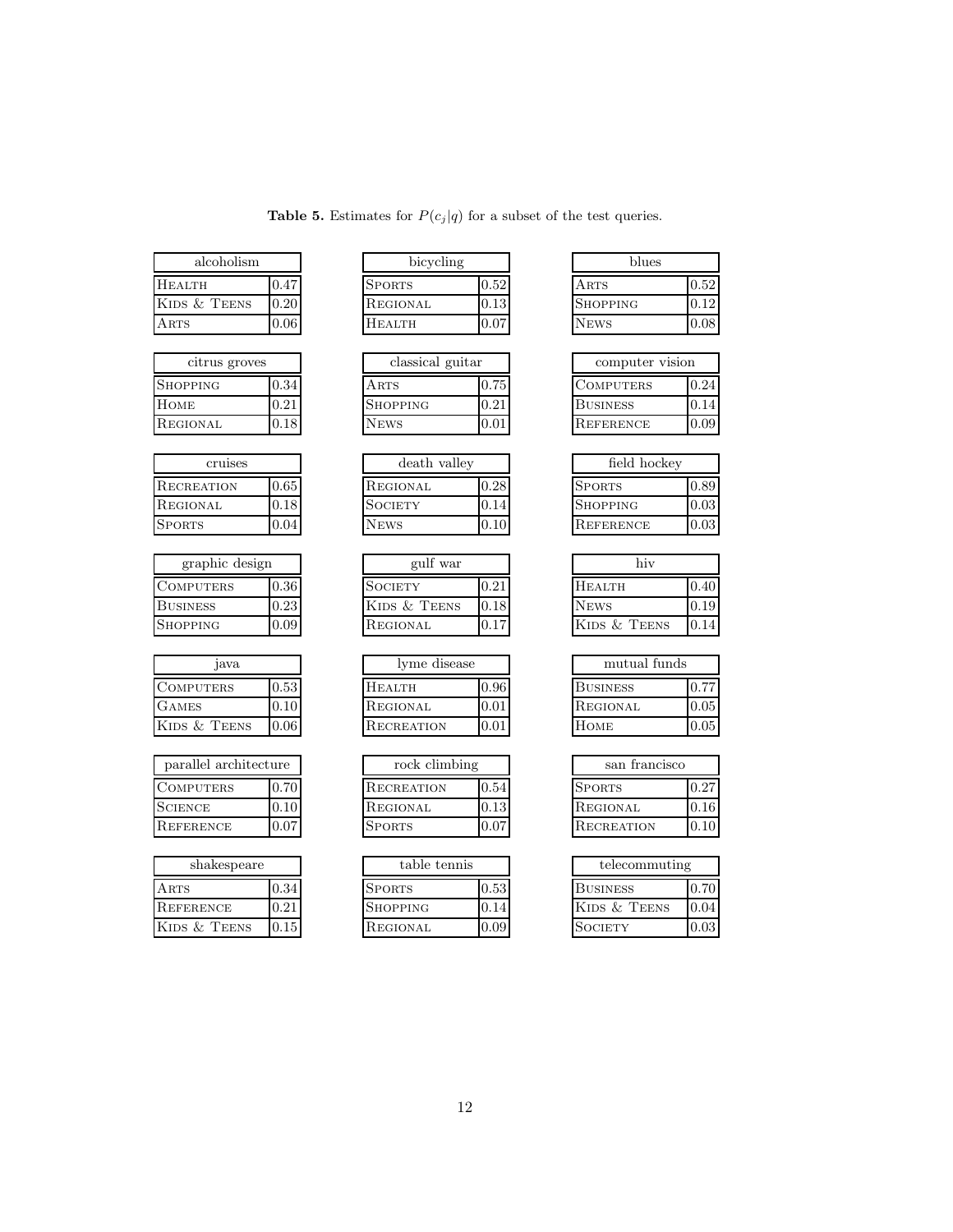

Fig. 3. Precision @ 10 results for our test queries. The average precision over the ten queries is also shown.

| Query           | Preferred by Majority |
|-----------------|-----------------------|
| alcoholism      | <b>TOPICSENSITIVE</b> |
| bicycling       | TOPICSENSITIVE        |
| citrus groves   | TOPICSENSITIVE        |
| computer vision | TOPICSENSITIVE        |
| death valley    | TOPICSENSITIVE        |
| graphic design  | TOPICSENSITIVE        |
| gulf war        | TOPICSENSITIVE        |
| hiv             | <b>NOBIAS</b>         |
| shakespeare     | <b>NEITHER</b>        |
| table tennis    | TOPICSENSITIVE        |

Table 6. Ranking scheme preferred by majority of users.

highlights the term "blues" to submit a search query. At query time, the first step of our system is to determine which topic best applies to the query in context. Thus, we calculate  $P(c_j | q')$  as described in Section 3.2, using for q' the terms of the entire page,<sup>15</sup> rather than just the term "blues." For the first page (discussing music),  $\arg \max_{c_j} P(c_j | q')$  is ARTS, and for the second page (discussing depression),  $\arg \max_{c_j} P(c_j | q')$  is HEALTH. The next step is to use a text index to fetch a list of URLs for all documents containing the term "blues" — the highlighted term for which the query was issued. Finally, the URLs are ranked using the appropriate ranking vector that was selected using the  $P(c_j | q')$  values (i.e., either ARTS or Health). Table 8 shows the top 5 URLs for the query "blues" using the topic-sensitive PageRank vectors for ARTS, HEALTH, and NOBIAS. We see that as desired, most of the results ranked using the Arts-biased vector are pages discussing music, while all of the top results ranked using the HEALTH-biased vector discuss depression. The context of the query allows the system to pick the appropriate topic-sensitive ranking vector, and yields search results reflecting the appropriate sense of the search term.

<sup>&</sup>lt;sup>15</sup> It may be preferable to use only a window of terms surrounding the highlighted query terms. Determining the best window to use is left for future investigation.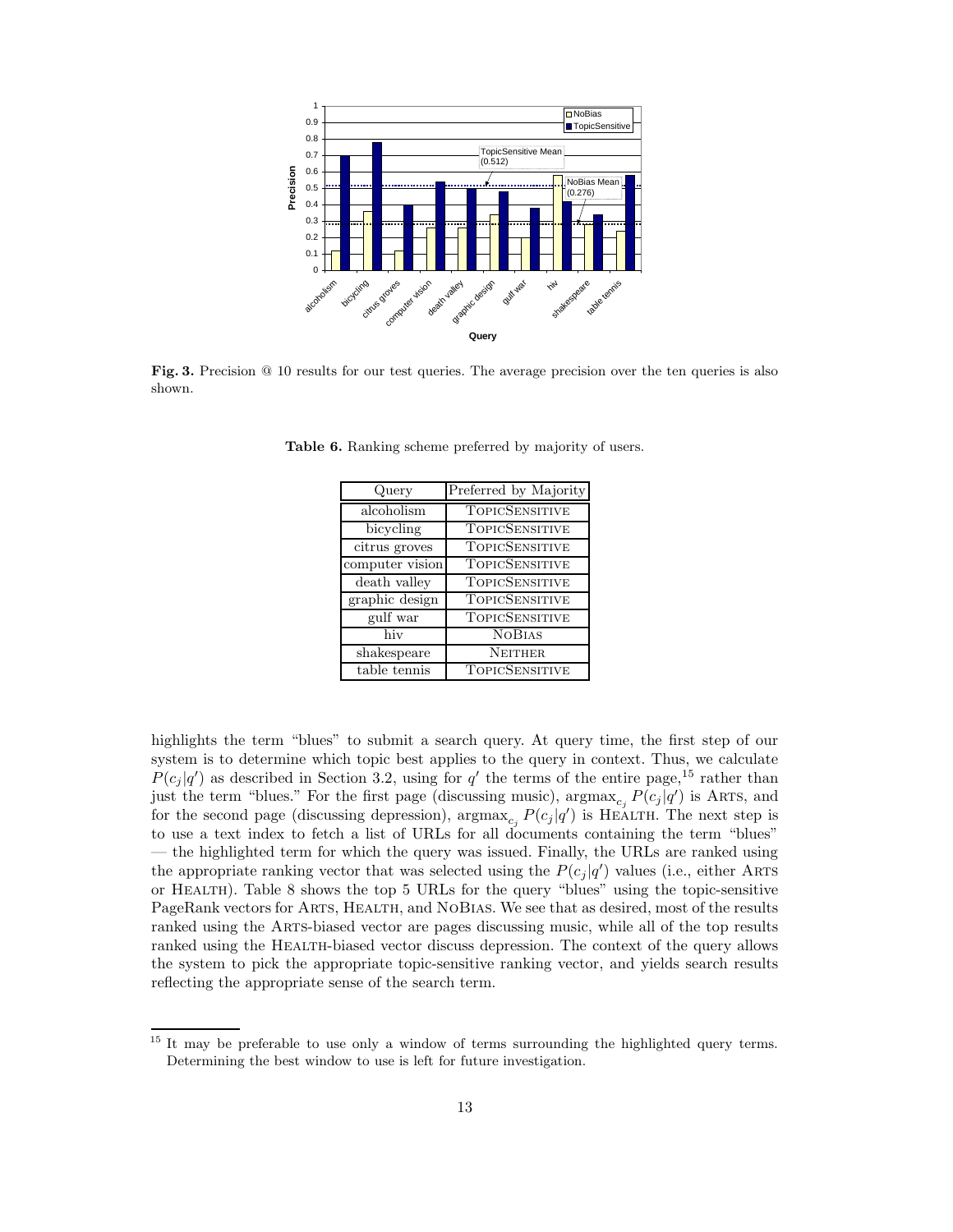|  |  |  |  |  |  | <b>Table 7.</b> Two different search contexts for the query "blues". |  |  |
|--|--|--|--|--|--|----------------------------------------------------------------------|--|--|
|--|--|--|--|--|--|----------------------------------------------------------------------|--|--|

| That Blues Music Page                      | Postpartum Depression & the 'Baby Blues'                                                                                                                                                                                                                                                                                                                                                                                                                               |
|--------------------------------------------|------------------------------------------------------------------------------------------------------------------------------------------------------------------------------------------------------------------------------------------------------------------------------------------------------------------------------------------------------------------------------------------------------------------------------------------------------------------------|
| http://www.fred.net/turtle/blues.shtml     | http://familydoctor.org/handouts/379.html                                                                                                                                                                                                                                                                                                                                                                                                                              |
| transcriptions for you historic blues fans | If you're stuck for new material, visit Dan Bowden's $\ \ldots\ $ you're a new mother and have any of these symp-<br>Blues and Jazz Transcriptions - lots of older blues guitar toms, you have what is called the "baby blues." "The<br>blues" are considered a normal part of early motherhood<br>and usually go away within 10 days after delivery. How-<br>ever, some women have worse symptoms or symptoms last<br>longer. This is called "postpartum depression." |

Table 8. Results for query "blues" using three different ranking vectors.

| ARTS                                 | <b>HEALTH</b>                               |
|--------------------------------------|---------------------------------------------|
| Britannica Online                    | Northern County Psychiatric Associates News |
| www.britannica.com                   | www.baltimorepsych.com/news.htm             |
| BandHunt.com Genres (Music)          | Seasonal Affective Disorder                 |
| www.bandhunt.com/genres.html         | www.ncpamd.com/seasonal.htm                 |
| Artist Information (Music)           | Women's Mental Health                       |
| www.artistinformation.com/index.html | www.ncpamd.com/Women's Mental Health.htm    |
| Billboard.com (Music charts)         | Wing of Madness Depression Support Group    |
| www.billboard.com                    | www.wingofmadness.com                       |
| Soul Patrol (Music)                  | Country Nurse Online                        |
| www.soul-patrol.com                  | www.countrynurse.com                        |

| <b>NOBIAS</b>                              |
|--------------------------------------------|
| <b>TUCOWS</b> Themes                       |
| news.tucows.com/themes/pastart.html        |
| World's Most Popular MP3 Service           |
| www.emusic.com                             |
| Books, Music, DVD, and VHS Essentials      |
| www.johnholleman.com/amastatement.html     |
| The Official Site of Major League Baseball |
| www.majorleaguebaseball.com                |
| MP3.com: Free MP3 Downloads                |
| www.mp3.com                                |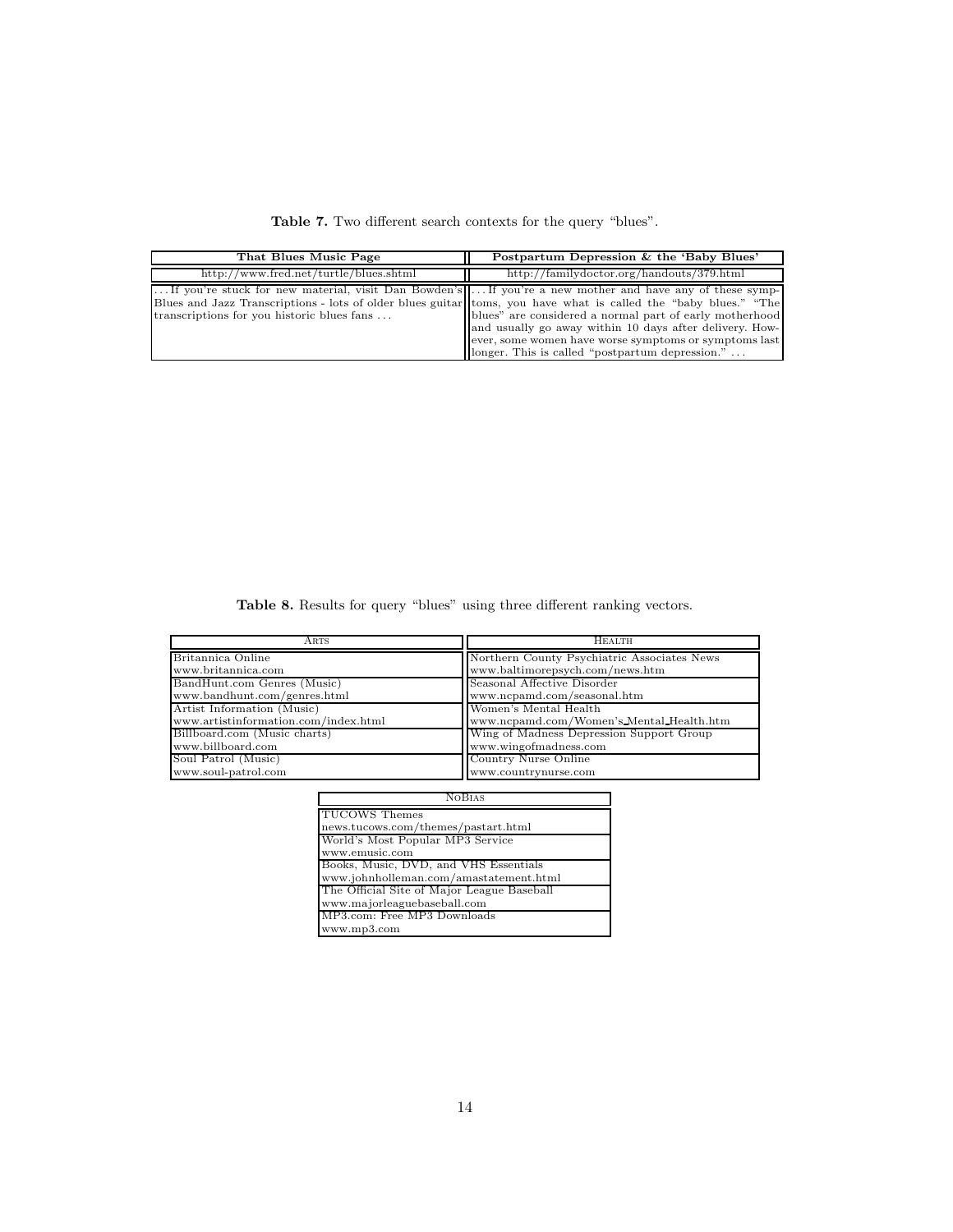# 5 Search Context

In Section 4.4, we gave an example of one possible source of context to utilize when generating the composite PageRank score, namely the document containing the query term highlighted by the user. There are a variety of other sources of context that may be used in our scheme. For instance, the history of queries issued leading up to the current query is another form of query context. A search for "basketball" followed up with a search for "Jordan" presents an opportunity for disambiguating the latter. As another example, most modern search engines incorporate some sort of hierarchical directory, listing URLs for a small subset of the Web, as part of their search interface.<sup>16</sup> The current node in the hierarchy that the user is browsing at constitutes a source of query context. When browsing URLs at Top/Arts, for instance, any queries issued could have search results (from the entire Web index) ranked with the Arts rank vector, rather than either restricting results to URLs listed in that particular category, or not making use of the category whatsoever. In addition to these types of context associated with the query itself, we can also potentially utilize query independent user context. Sources of user context include the users' browsing patterns, bookmarks, and email archives. As mentioned in Section 3.2, we can integrate user context by selecting a nonuniform prior,  $P_k(c_i)$ , based on how closely the user's context accords with each of the basis topics.

When attempting to utilize the aforementioned sources of search context, mediating the personalization of PageRank via a set of basis topics yields several benefits over attempting to explicitly construct a personalization vector.

Flexibility: For any kind of context, we can compute the context-sensitive PageRank score by using a classifier to compute the similarity of the context with the basis topics and then weighting the topic-sensitive PageRank vectors appropriately. We can treat such diverse sources of search context such as email, bookmarks, browsing history, and query history uniformly.

Transparency: The topically-biased rank vectors have intuitive interpretations. If we see that our system is giving undue preference to certain topics, we can tune the classifier used on the search context, or adjust topic weights manually. When utilizing user context, the users themselves can be shown what topics the system believes represent their interests. Privacy: Certain forms of search context raise potential privacy concerns. Clearly it is inappropriate to send the user's browsing history or other personal information to the search-engine server for use in constructing a profile. However a *client-side* program could use the user context to generate the user profile locally, and send only the summary information, consisting of the weights assigned to the basis topics, over to the server. The amount of privacy lost in knowing only that the user's browsing pattern suggests that he is interested in COMPUTERS with weight 0.5 is much less than actually obtaining his browser's history cache. When making use of query-context, if the user is browsing sensitive personal documents, they would be more comfortable if the search client sent to the server topic weights rather than the actual document text surrounding the highlighted query term.

Efficiency: For a small number of basis topics (such as the 16 ODP categories), both the query-time cost and the offline preprocessing cost of our approach is low, and practical to implement with current Web indexing infrastructure.

Given the rapid expansion of the Web, with no corresponding increase in query specificity, a large portion of the Web is effectively inaccessible to users who issue simple search queries. By utilizing search context, ranking functions can help solve the problem of allowing effective search with simple queries over a rapidly expanding Web.

<sup>16</sup> See for instance http://directory.google.com/Top/Arts/ or http://dir.yahoo.com/Arts/.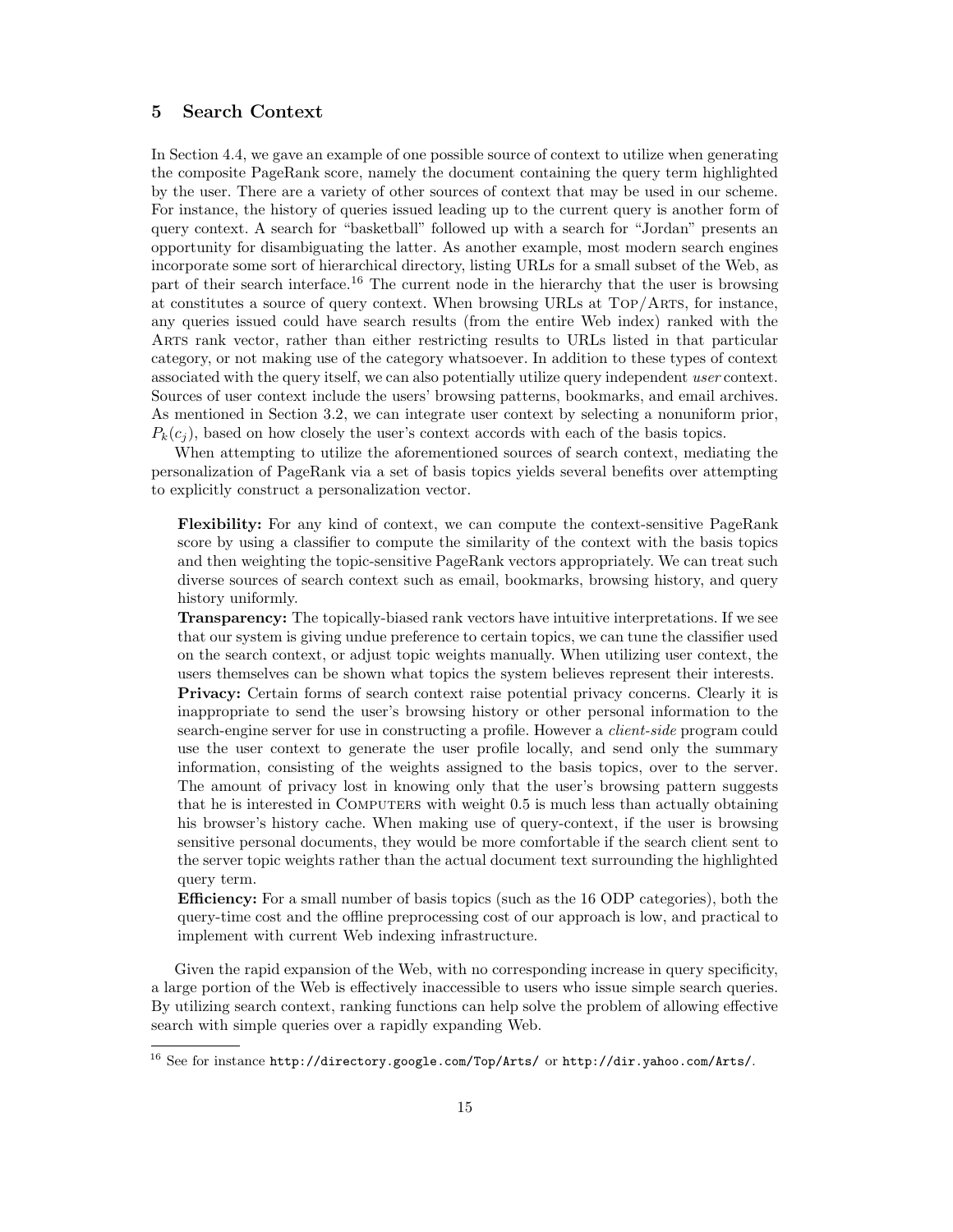# 6 Efficiency Considerations

In this section, we discuss the time and space complexity of both the offline and query-time components of a search engine utilizing the topic-sensitive PageRank scheme.

#### 6.1 Offline Processing

We begin with a discussion of the space and time complexity for a straightforward implementation of the offline step. The offline processing was done on a machine with dual 1533 Mhz AMD Athlon CPUs, 480 GB RAID-5, and 2.5 GB of main memory. As mentioned previously, we used the Stanford WebBase repository, containing roughly 120 million pages, as our source of data. The link graph consisted of the crawled URLs, as well as URLs on the "frontier", for a total of 360 million URLs, and required 7.3 GB of storage (uncompressed). After removing 2 levels of dangling pages [26], 80 million URLs remained in the link graph, requiring 4.3 GB of storage. This subgraph was used for all but the final 2 PageRank iterations, for which the full graph was used. Using a straightforward implementation [16], running PageRank for 25 iterations on one CPU took roughly 5 hours, both for the standard vector as well as for each topical vector. Utilizing 2 dual-processor machines, we can generate all 16 topical vectors in roughly 20 hours.

For generating a small number of topic-specific vectors, the above approach is reasonable in terms of time complexity. However, reducing the running time can be very useful in minimizing the delay between the completion of a new Web crawl and the generation of an updated search index. To improve on the above running times, we use a scheme introduced by Kamvar et al. [21] to accelerate PageRank computations by using successive iterates to approximate and subtract out the nonprincipal eigenvectors from the current iterate. Intuitively, during the iterative computation, the algorithm periodically uses a sequence of intermediate iterates to extrapolate the value of the true rank vector. Using this scheme, called Quadratic Extrapolation, the convergence of PageRank can be sped up by 25-300%, depending on the setting of the parameter  $\alpha$ .

For generating a larger number of topic-specific vectors, a different approach is required; speeding up the computation of individual rank vectors is insufficient. Jeh and Widom [20] propose a scheme for efficiently computing personalized PageRank vectors by exploiting the overlap in the computation of the different vectors. The intuition behind their scheme can be seen through an example. Consider the simple graph given in Figure 4. If we set the personalization vector  $p$  to add a complete set of artificial transitions terminating at A (Graph 1), the induced random walk is very similar to the case where we set  $p$  so that each of the children of A, namely B and C, are targets of a complete set of artificial transitions (Graph 2). By exploiting this simple observation, they construct a dynamic programming algorithm to generate a large basis set of personalized PageRank vectors simultaneously, which can then be used to compute arbitrary topic-specific vectors. As the time and space overhead of this latter algorithm is high, which of the above techniques is most suitable depends on the granularity of the topical basis desired.

#### 6.2 Query-Time Processing

For efficient query-time processing, it is desirable to keep most (if not all) of the topic-specific ranking data in main memory. In Section 6.2, give an overview of a scalable keyword-search system to help make clear why this is the case.<sup>17</sup> In Section 6.2, we describe memory-efficient encodings for PageRank vectors that minimize the effect of the lossy encoding on final search rankings.

 $17$  For further information on large-scale search systems, we refer the reader to [9, 30].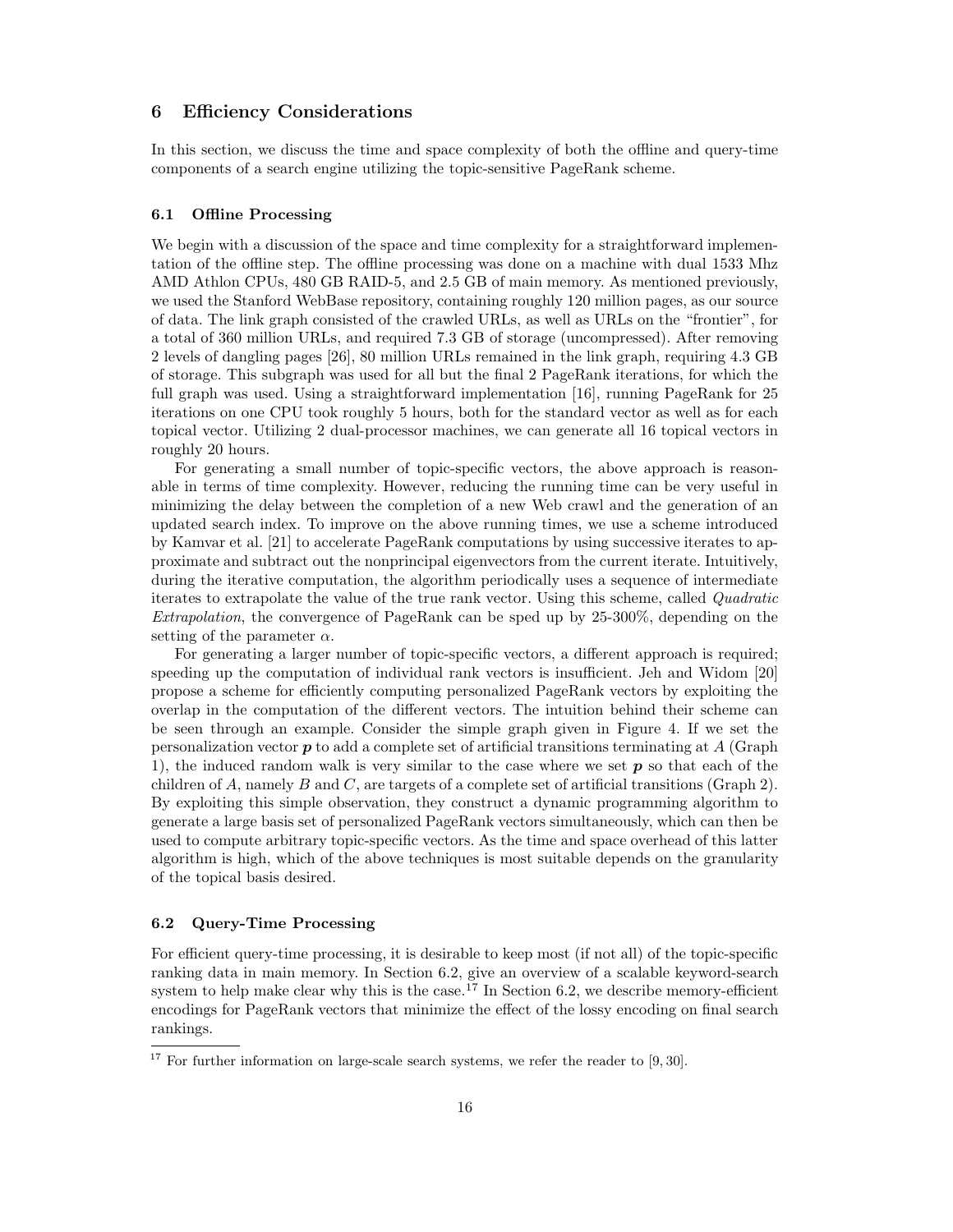

Fig. 4. Graph 1 personalizes on node A, Graph 2 personalizes on the children of A. Random walks on these graphs behave similarly, an observation that Jeh and Widom [20] use to compute a large number of personalized PageRank vectors simultaneously.

Overview of Keyword Search Processing As depicted in Figure 5, a Web search system utilizes an inverted text index  $\mathcal I$  and a set of auxiliary, numeric ranking vectors  $\{R_i\}$ . In our case,  $\{R_i\}$  includes a set of topic-specific PageRank vectors. For simplicity, consider a system with only the standard PageRank vector  $R_p$ . The index I contains information about the occurrences of terms in documents and is used to retrieve the set of document IDs for documents satisfying some query  $\mathcal{Q}$ . The index  $\mathbb{R}_p$  is then consulted to retrieve the PageRank for each of these candidate documents. Using the information retrieved from  $\mathcal I$  and  $R_p$ , a composite document score is generated for each candidate result, yielding a final ranked listing.

The inverted index  $\mathcal I$  is constructed offline and provides the mapping  $\{t \to f_{dt}\}\$ , where  $f_{dt}$  describes the occurrence of term t in document d. In the simplest case,  $f_{dt}$  could be the within-document frequency of t. The number of random accesses to  $\mathcal I$  needed to retrieve the necessary information for answering a query  $\mathcal Q$  exactly equals the number of terms in the query,  $|Q|$ . Because queries are typically small, consisting of only a few words, it is practical to keep the index  $\mathcal I$  on-disk and perform  $|Q|$  seeks for answering each query.

The auxiliary index  $\mathbf{R_p}$  is also constructed offline, and provides the mapping  $\{d \rightarrow r_d\}$ , where  $r_d$  is the PageRank of document d. Note that in contrast to I, the index  $\mathbf{R}_p$  provides per*document* information. The search system typically must access  $R_p$  once for each candidate document of the result set, which could potentially be very large. These random accesses would be prohibitively expensive, unless  $R_p$  can be kept entirely in main memory. Whereas the query length is the upper bound for the accesses to  $\mathcal{I}$ , the number of candidate results retrieved from  $\mathcal I$  is the upper bound for accesses to  $\mathbb{R}_p$ . One way to reduce the number of random accesses required is to store the attribute values of  $R_p$  in I instead; e.g., create an index  $\mathcal{I}'$  that provides the mapping  $\{t \to \{f_{dt}, r_d\}\}\.$  However, this requires replicating the value  $r_d$  once for each distinct term that appears in d, generally an unacceptable overhead especially if several numeric properties (e.g., several topic-specific PageRank scores) are used.

**Memory-Efficient Encoding of PageRank** Much work has been done on compressing  $I$ , although comparatively less attention has been paid to effective ways of compressing auxiliary numeric ranking vectors such as  $R_p$ . The typical keyword search system has only one such auxiliary ranking vector,  $R_l$  — the document lengths needed in computing the querydocument cosine similarity [30] — and can be kept in main memory without much difficulty. However, for our richer topic-sensitive PageRank scheme, much more consideration needs to be given to the encodings used for the attribute values.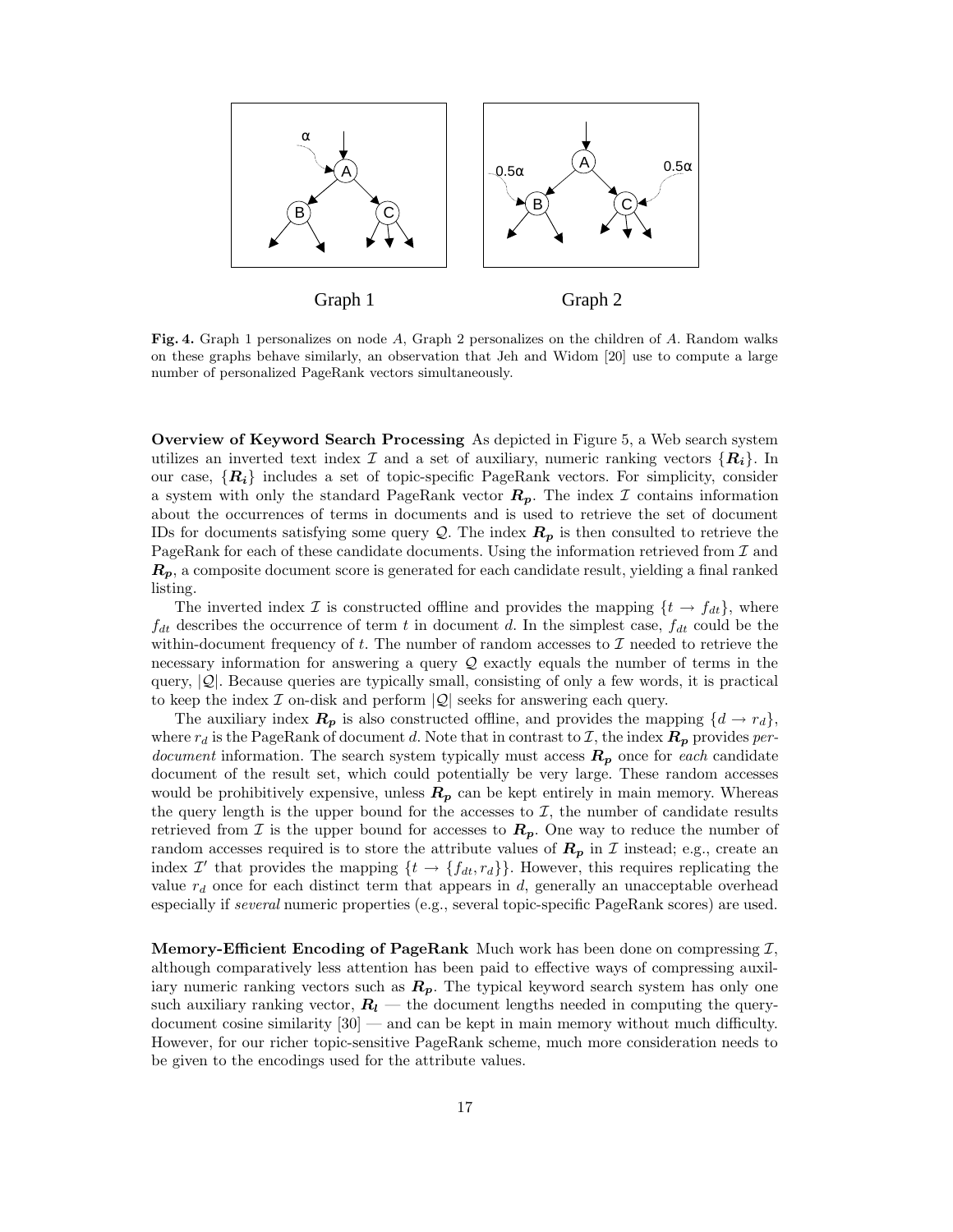

Fig. 5. A simplified illustration of a search engine with a standard inverted text-index and 3 auxiliary numerical attributes for each document. Note that the number of random accesses to  $\mathcal I$  is typically small, whereas the number of accesses to  $\{R_i\}$  is large. Our goal is to minimize the space needed for the data structure  $\{R_i\}.$ 

Note that falling main memory prices do not alleviate the need for efficient encodings; increasingly affordable disk storage is leading to rapidly growing Web-crawl repositories, in turn leading to larger sets of documents that need to be indexed. Utilizing a rich set of perdocument numeric ranking attributes for growing crawl repositories and growing numbers of users thus continues to require efficient encoding schemes.

Using a standard IEEE single-precision floating point representation, each final rank vector would require 4 bytes (32 bits) of storage per page — each PageRank vector for our 120 million page repository would require 460 MB. We make use of scalar quantization [15] to store instead approximate PageRank values for each page using fewer bits. Conceptually, we partition the range of PageRank values into intervals (or cells). For a page u that has rank  $r_u$ , instead of storing the value  $r_u$ , we store the codeword for the corresponding cell. The approimate value associated with the cell, called the reproduction value, is given by the midpoint of the interval. For a partition consisting of n cells, the cell is represented by a fixed-length codeword of length  $\lceil \log_2 n \rceil$  bits. This coding scheme is lossy, since encoding and then decoding the value  $r_u$  will yield some reproduction value  $q(r_u)$  rather than  $r_u$  itself. The key challenge is constructing the partition in a way that minimizes the effect of the lossy encoding on the search rankings. A scheme that partitions the range into cells of equal width, e.g., a uniform quantizer, tends to perform poorly in providing good approximations of the input data values. Note that instead of directly constructing a nonuniform partition, we can apply a nonlinear compressor function to the input values, which we then partition into equal-width intervals; there is no loss in expressivity [15]. This type of quantizer (e.g., a nonlinear compressor followed by uniform quantization) is known as a compander. A detailed discussion on how to determine the optimal partition (equiv., the optimal compander) in the context of search rankings can be found in [17].

Using a *distortion measure*, we can analyze the performance of a particular partition by looking at how the approximation affects search rankings. For simplicity, we give here the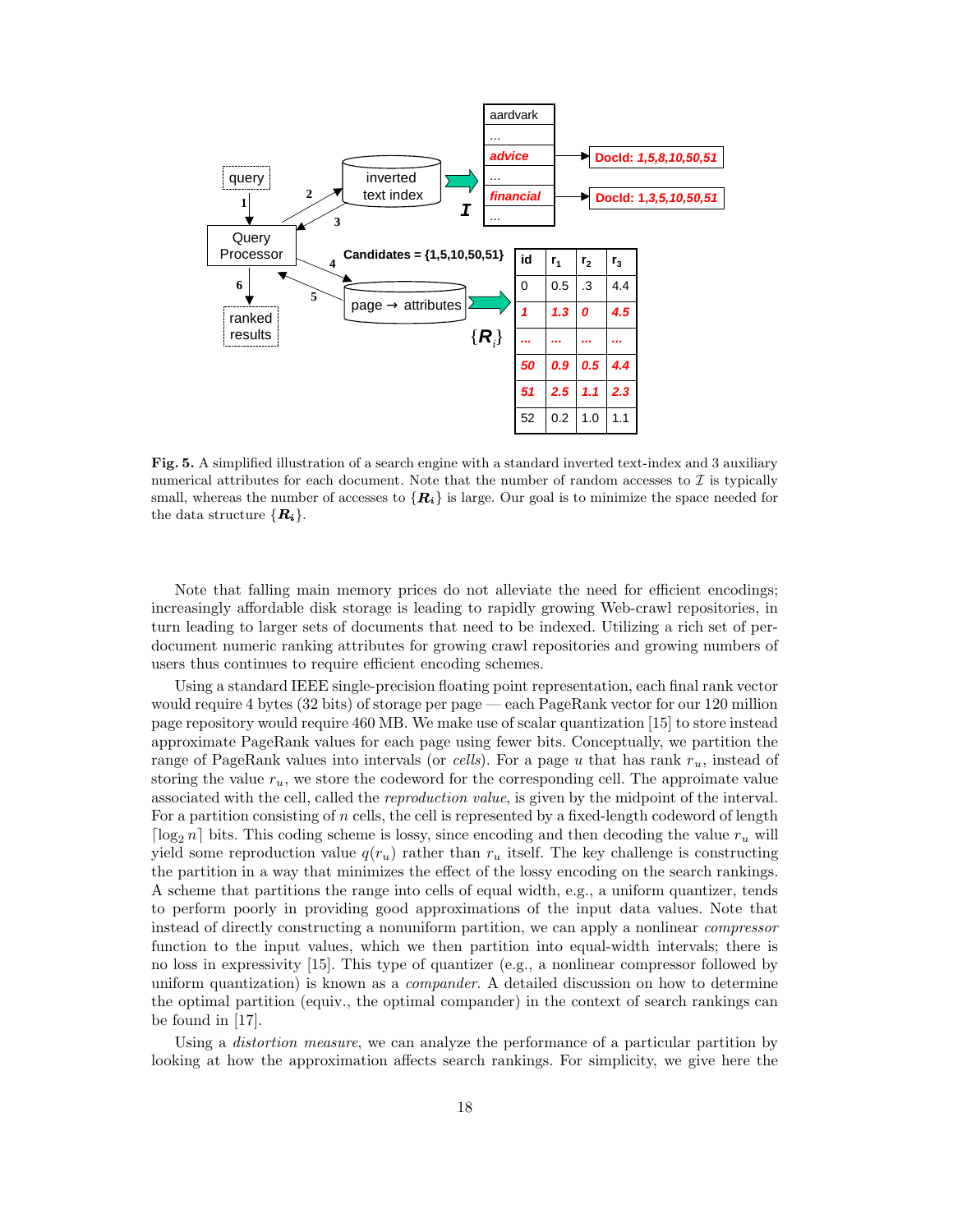Table 9. A description of 6 quantization strategies we compare. See [17] for additional details.

| Strategy        | Description                                                                                             |
|-----------------|---------------------------------------------------------------------------------------------------------|
| linear          | A uniform quantizer (partition uses cells of equal width).                                              |
| $sqrt{2}$       | Compressor function $G(x) \propto \sqrt{x}$                                                             |
| log             | Compressor function $G(x) \propto \log x$                                                               |
| mse_optimal     | Compressor function $G(x) \propto x^{-2.17}$ . This optimizes for the mean<br>squared error distortion. |
|                 |                                                                                                         |
| approx eq depth | Compressor that approximates equal depth partitions.                                                    |
| eq depth        | Partition assigns an equal number of input values to each cell.                                         |

performance of various strategies in compressing the standard PageRank vector; results for the topic-specific vectors are similar.

For measuring the difference between two rankings  $\tau_1$  and  $\tau_2$ , we use the distortion measure KDist( $\tau_1, \tau_2$ ), defined as  $1 - \text{KSim}(\tau_1, \tau_2)$ , where KSim is the similarity measure defined in Section 4.1. By measuring the average distortion of search result rankings caused by quantizers, we can estimate quantizer performance and choose the quantizer that works best in practice. We next briefly describe some empirical results showing the average distortion for the quantizers given in Table 9. Details on these strategies can be found in [17].

Let  $cos(Q, d)$  be the cosine similarity between a query Q and document d. Let  $r_d$  be the PageRank of document d. Let  $q(r_d)$  be the approximation of  $r_d$  generated by a quantizer. We then let  $\tau$  be the ordered list of the top 100 documents when results to the query  $\mathcal Q$  are ranked by the composite score  $\cos(Q, d) \cdot r_d$ , and we let  $\tau_q$  be the ordered list of the top 100 documents when query results are ranked by  $cos(Q, d) \cdot q(r_d)$  for some quantizer q. Note that  $\tau \neq \tau_q$  because  $q(r_d)$  is only an approximation of  $r_d$ . We then measure the distortion of q using the average value of  $KDist(\tau, \tau_q)$  over a large number of sample queries. As shown in Figure 6, in this scenario, the log compander performs the best for all codelengths in minimizing the mean KDist distortion.

Using 8 bits per value, the 16 topic-specific vectors for the 120 million page Web crawl can be stored in just under 2 GB of main memory; query-processing (including the disk-based text-index retrieval) takes roughly 1 second per query on our dataset, using the hardware described in Section 6.1.

## 7 Future Work

We are currently exploring several ways of improving our topic-sensitive PageRank approach. As discussed previously, discovering sources of search context is a ripe area of research. Another area of investigation is the development of the best set of basis topics. For instance it may be worthwhile to use a finer-grained set of topics, perhaps using the second or third level of directory hierarchies, rather than simply the top level. However, a fine-grained set of topics leads to additional efficiency considerations, as the cost of the naive approach to computing these topic-sensitive vectors is linear in the number of basis topics.

We are also currently investigating a different approach to creating the personalization vector  $p$  used to create the topic-specific rank vectors. This approach has the potential of being more resistant to adversarial ODP editors. Currently, as described in Section 3.1, we set the damping vector **p** for topic  $c_j$  to  $v_j$ , where  $v_j$  is defined in Equation 7. In the modified approach, we instead first train a classifier for the basis set of topics using the ODP data as our training set, and then assign to all pages on the Web a distribution of topic weights. Let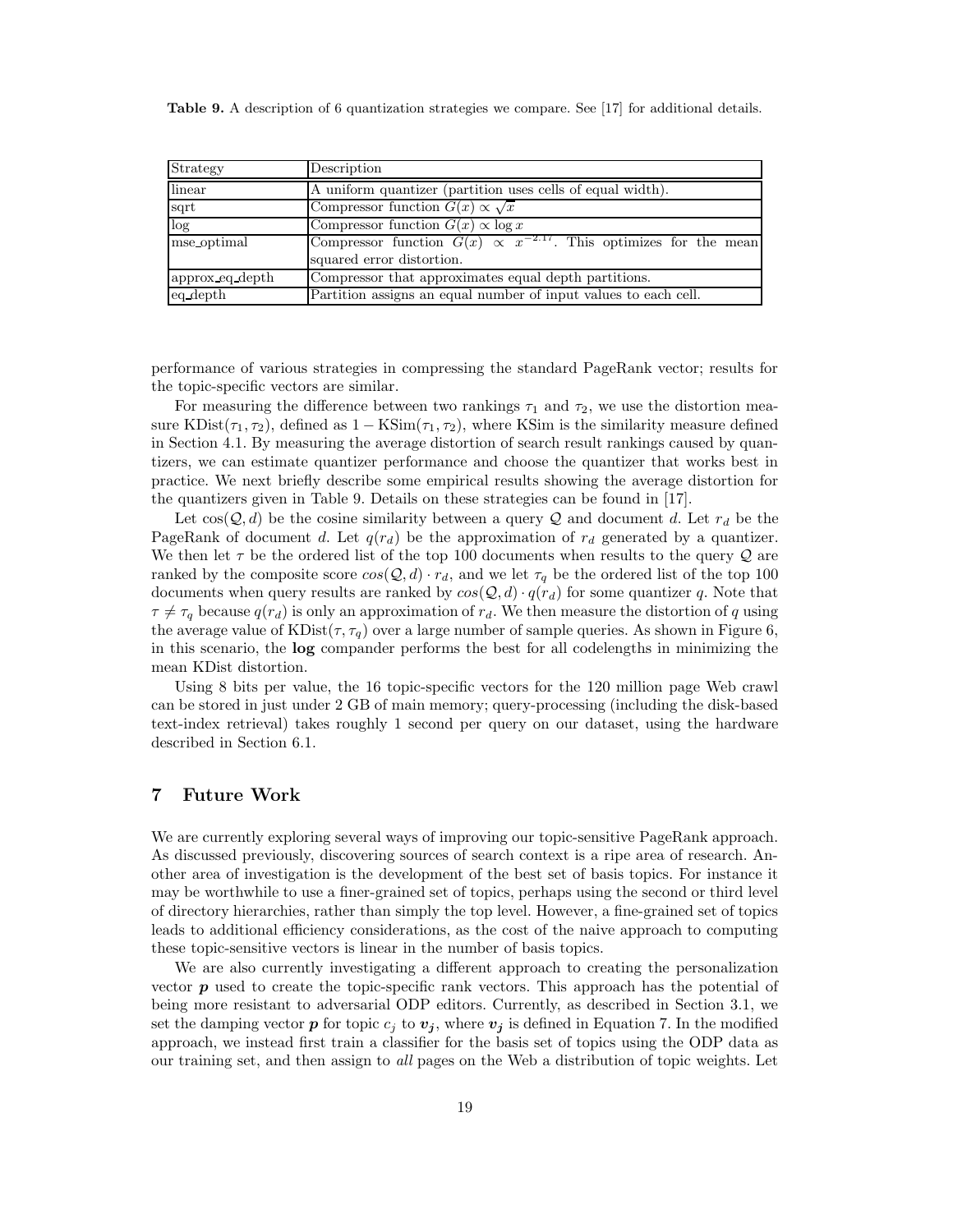

Fig. 6. The average distortion for the various strategies when using the KDist distortion measure for 86 test queries. The rankings compared were the top 100 results ranked by the scores  $\cos_{\mathcal{Q}d} \cdot r_d$  and  $\cos \varphi_d \cdot q(r_d)$ , resp.

this topic weight of a page u for category  $c_j$  be  $w_{uj}$ . Then we replace Equation 7 with

$$
\forall_{i \in Web} [v_{ji} = \frac{w_{ij}}{\sum_{k} w_{kj}}]
$$
\n(12)

In this way, we hope to ensure that the PageRank vectors generated are not overly sensitive to particular choices made by individual ODP editors.

## 8 Acknowledgments

I would like to thank Professor Jeff Ullman for invaluable comments and feedback. I would like to thank Glen Jeh and Professor Jennifer Widom for several useful discussions. I would also like to thank Aristides Gionis for his feedback. Finally, I would like to thank the anonymous reviewers for their insightful comments.

This work was done with the support of NSF Grant IIS-0085896 and an NSF Graduate Research Fellowship.

## References

- 1. The Google Search Engine: Commercial search engine founded by the originators of PageRank. http://www.google.com/.
- 2. The Open Directory Project: Web directory for over 2.5 million URLs. http://www.dmoz.org/.
- 3. 'More Evil Than Dr. Evil?'

http://searchenginewatch.com/sereport/99/11-google.html.

- 4. Krishna Bharat and Monika R. Henzinger. Improved algorithms for topic distillation in a hyperlinked environment. In Proceedings of the ACM-SIGIR, 1998.
- 5. Krishna Bharat and George A. Mihaila. When experts agree: Using non-affiliated experts to rank popular topics. In Proceedings of the Tenth International World Wide Web Conference, 2001.
- 6. Sergey Brin, Rajeev Motwani, Larry Page, and Terry Winograd. What can you do with a web in your pocket. In Bulletin of the IEEE Computer Society Technical Committee on Data Engineering, 1998.
- 7. Sergey Brin and Larry Page. The anatomy of a large-scale hypertextual web search engine. In Proceedings of the Seventh International World Wide Web Conference, 1998.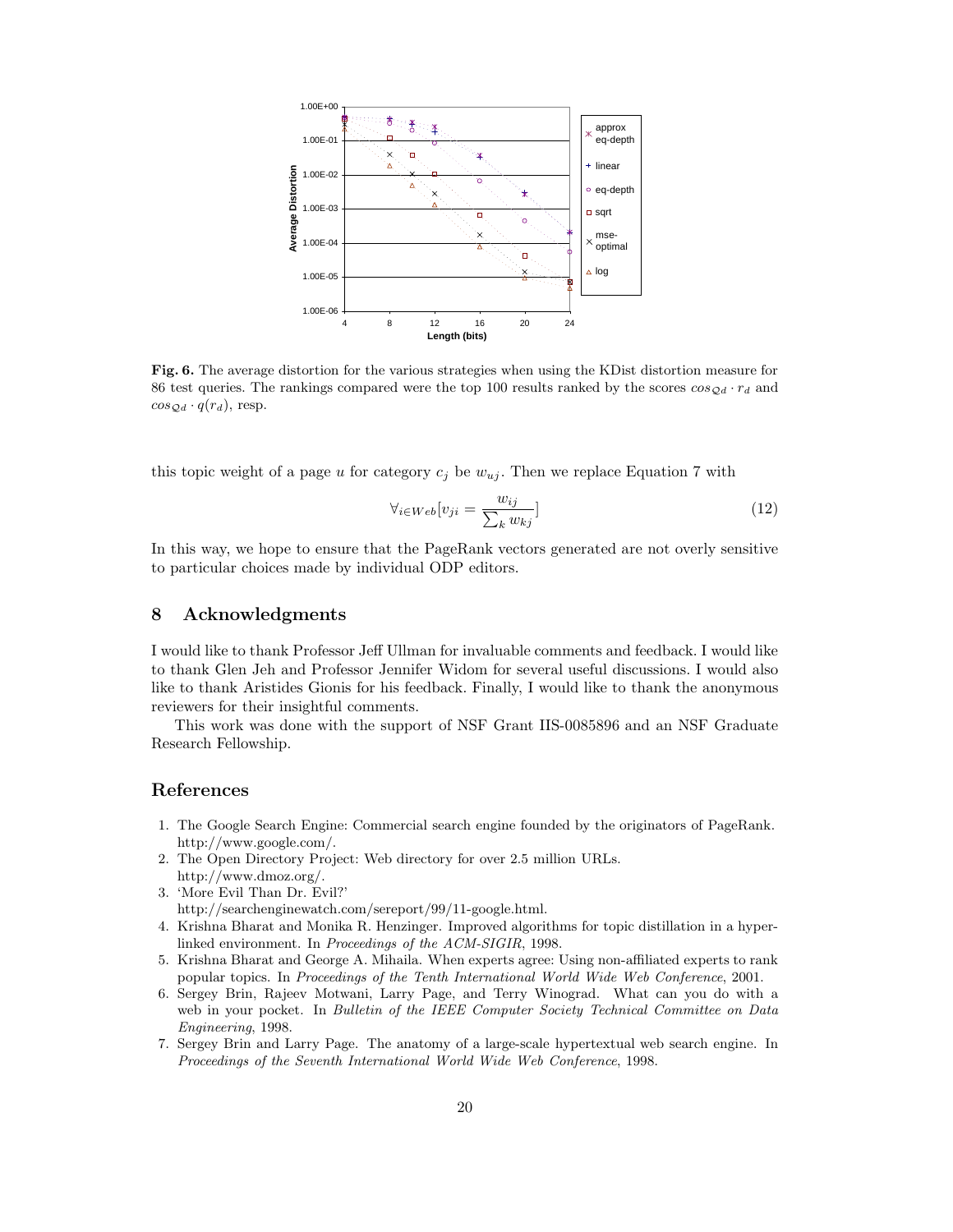- 8. S. Chakrabarti, B. Dom, D. Gibson, J. Kleinberg, P. Raghavan, and S. Rajagopalan. Automatic resource compilation by analyzing hyperlink structure and associated text. In Proceedings of the Seventh International World Wide Web Conference, 1998.
- 9. Soumen Chakrabarti. Mining the Web: Discovering Knowledge from Hypertext Data. Morgan-Kaufmann Publishers, San Francisco, CA, 2002.
- 10. Soumen Chakrabarti, Mukul M. Joshi, Kunal Punera, and David M. Pennock. The structure of broad topics on the web. In Proceedings of the Eleventh International World Wide Web Conference, 2002.
- 11. Michelangelo Diligenti, Marco Gori, and Marco Maggini. Web page scoring systems for horizontal and vertical search. In Proceedings of the Eleventh International World Wide Web Conference, May 2002.
- 12. Cynthia Dwork, Ravi Kumar, Moni Naor, and D. Sivakumar. Rank aggregation methods for the web. In Proceedings of the Tenth International World Wide Web Conference, 2001.
- 13. Ronald Fagin, Ravi Kumar, and D. Sivakumar. Comparing top k lists. In Proceedings of the ACM-SIAM Symposium on Discrete Algorithms, 2003.
- 14. Lev Finkelstein, Evgeniy Gabrilovich, Yossi Matias, Ehud Rivlin, Zach Solan, Gadi Wolfman, and Eytan Ruppin. Placing search in context: the concept revisited. In Proceedings of the Tenth International World Wide Web Conference, 2001.
- 15. Robert M. Gray and David L. Neuhoff. Quantization. IEEE Transactions on Information Theory, 44(6), October 1998.
- 16. Taher H. Haveliwala. Efficient computation of PageRank. Stanford University Technical Report, 1999.
- 17. Taher H. Haveliwala. Efficient encodings for document ranking vectors. Stanford University Technical Report, November 2002.
- 18. Taher H. Haveliwala. Topic-sensitive PageRank. In Proceedings of the Eleventh International World Wide Web Conference, May 2002.
- 19. J. Hirai, S. Raghavan, H. Garcia-Molina, and A. Paepcke. Webbase: A repository of web pages. In Proceedings of the Ninth International World Wide Web Conference, 2000.
- 20. Glen Jeh and Jennifer Widom. Scaling personalized web search. In Proceedings of the Twelfth International World Wide Web Conference, May 2003.
- 21. Sepandar D. Kamvar, Taher H. Haveliwala, Christopher D. Manning, and Gene H. Golub. Extrapolation methods for accelerating PageRank computations. In Proceedings of the Twelfth International World Wide Web Conference, May 2003.
- 22. Jon Kleinberg. Authoritative sources in a hyperlinked environment. In Proceedings of the ACM-SIAM Symposium on Discrete Algorithms, 1998.
- 23. Andrew McCallum and Kamal Nigam. A comparison of event models for naive bayes text classification. In AAAI-98 Workshop on Learning for Text Categorization, 1998.
- 24. Tom Mitchell. Machine Learning, chapter 6, pages 177–184. McGraw-Hill, Boston, 1997.
- 25. Rajeev Motwani and Prabhakar Raghavan. Randomized Algorithms. Cambridge University Press, United Kingdom, 1995.
- 26. Lawrence Page, Sergey Brin, Rajeev Motwani, and Terry Winograd. The PageRank citation ranking: Bringing order to the web. Stanford Digital Libraries Working Paper, 1998.
- 27. David Pennock, Gary Flake, Steve Lawrence, Eric Glover, and C. Lee Giles. Winner's don't take all: Characterizing the competition for links on the web. In Proceedings of the National Academy of Sciences, 2002.
- 28. Davood Rafiei and Alberto O. Mendelzon. What is this page known for? Computing web page reputations. In Proceedings of the Ninth International World Wide Web Conference, 2000.
- 29. Matthew Richardson and Pedro Domingos. The Intelligent Surfer: Probabilistic Combination of Link and Content Information in PageRank, volume 14. MIT Press, Cambridge, MA, 2002.
- 30. Ian H. Witten, Alistair Moffat, and Timothy C. Bell. Managing Gigabytes. Morgan Kaufmann Publishers, San Francisco, 1999.